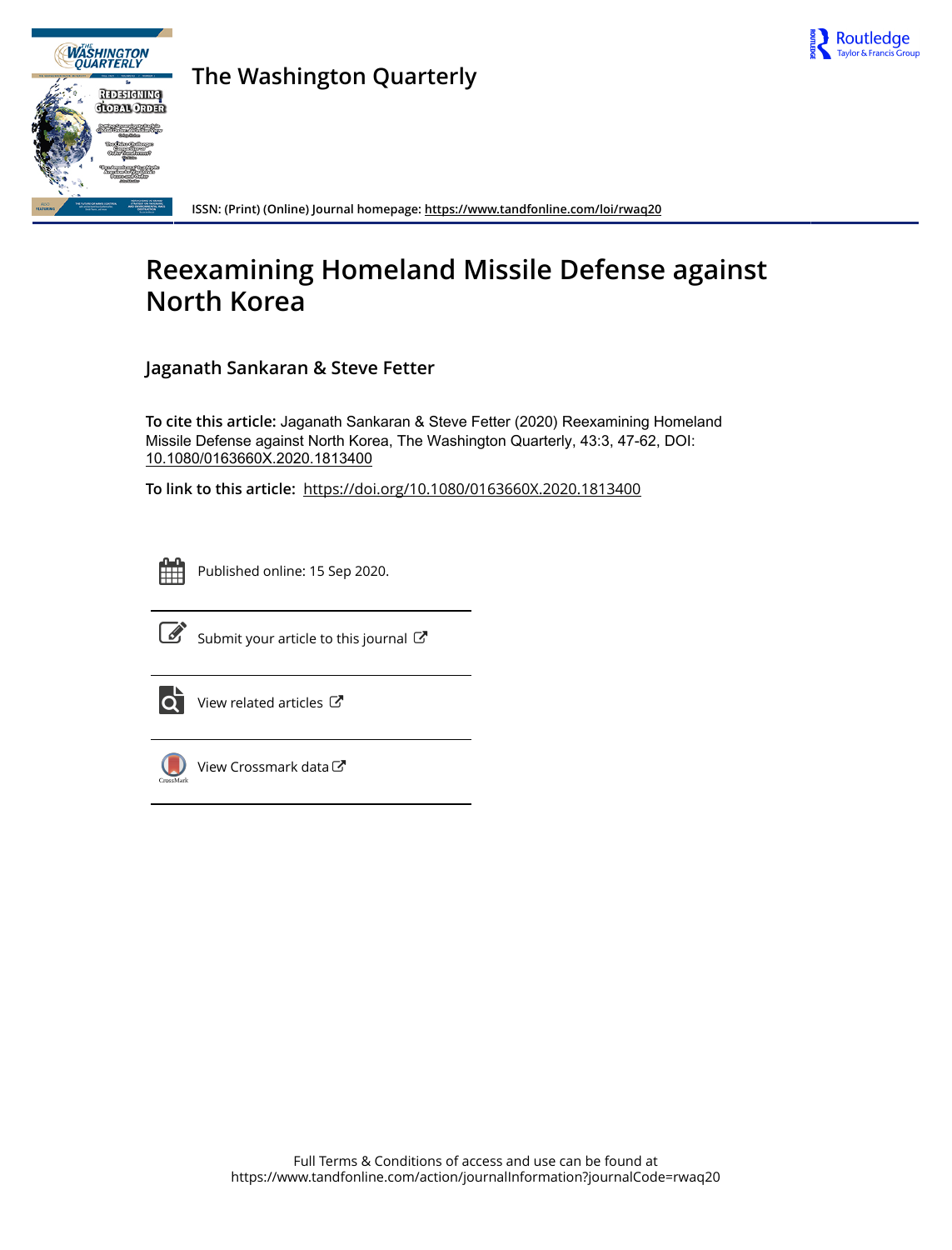# Reexamining Homeland Missile Defense against North Korea

In 2016 and 2017, North Korea demonstrated a range of technologies that brought it much closer to deploying an intercontinental ballistic missile (ICBM). After the November 2017 test of the Hwasong-15 missile, Kim Jong Un declared that North Korea has "finally realized the great historic cause of completing the state nuclear force" and is now immune to American nuclear blackmail and coercion.<sup>1</sup> Kim Jong Un's desire to obtain "strategic equivalence" with the United States has also been driven by his belief that "nuclear weapons will ultimately erode the credibility and durability of the US-ROK alliance," providing him with the means to resolve the Korean impasse to his advantage.<sup>2</sup>

Several questions about North Korea's strategic intentions and capabilities remain unanswered: how advanced and indigenous is its strategic program? What drives its commitment to multiple strategic systems? What does North Korea believe is necessary for its strategic doctrine, and is there a cost-benefit tipping point to its pursuit of an intercontinental-range nuclear arsenal? It is difficult to answer these questions, given North Korea's proclivity to extreme secrecy about its capabilities and intentions.<sup>[3](#page-12-0)</sup> These ambiguities in North Korean strategic intentions, combined with technological advances, have imbued urgency to the US homeland missile defense mission. Recognizing the threat presented by

© 2020 The Elliott School of International Affairs The Washington Quarterly • 43:3 pp. 47–62 https://doi.org/10.1080/0163660X.2020.1813400

Jaganath Sankaran is assistant professor in the Lyndon B. Johnson School of Public Affairs at the University of Texas, Austin and can be reached at [jaganath@austin.utexas.edu.](mailto:jaganath@austin.utexas.edu) Steve Fetter is professor in the School of Public Policy at the University of Maryland, College Park and can be reached at [sfetter@umd.edu.](mailto:sfetter@umd.edu) The authors would like to thank Frank von Hippel, Richard Garwin, Ted Postol, Phil Coyle, Laura Grego, and Kingston Reif for their feedback and suggestions.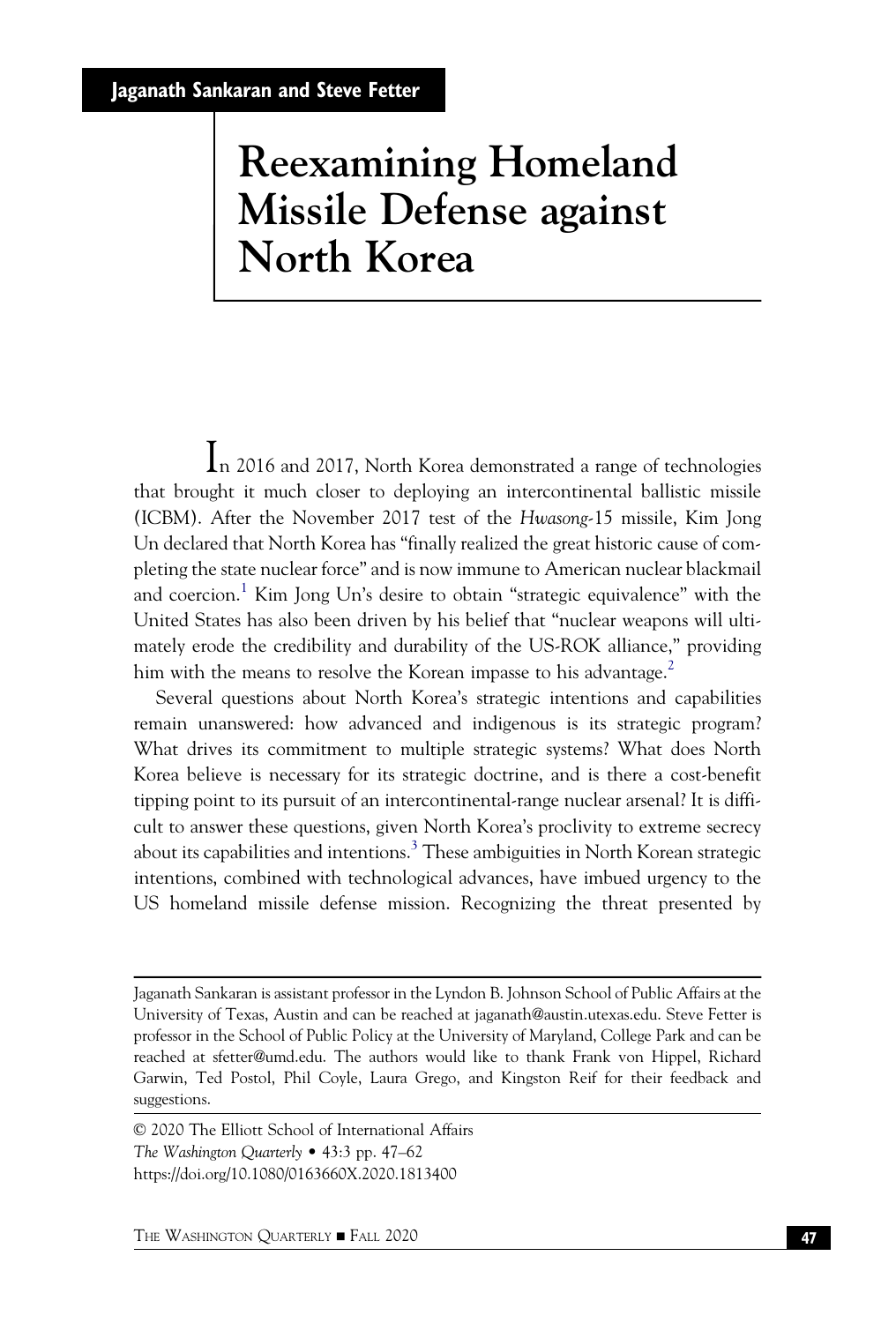North Korean advances, the 2019 Missile Defense Review (MDR) argues that the United States needs to swiftly develop and deploy homeland missile defenses.<sup>[4](#page-12-0)</sup>

An effective defense against North Korean ICBMs is a legitimate and worthy policy goal, and the stakes involved in a nuclear attack are high enough to justify large investments and reasonable risks. Most would agree that the United States should have an effective defense against North Korean ICBMs without compromising strategic stability with Russia and China. But a rush to deployment would be misguided.

The existing homeland missile defense—the ground-based mid-course defense (GMD)—has many weaknesses. The GMD system is susceptible to simple countermeasures. It has not demonstrated high reliability in flight tests, and it has not been tested in realistic operational environments. The Missile Defense Agency (MDA) has adopted a plan to address these issues, but it needs time to implement these steps. Program managers in the DoD and external experts should be involved in evaluating whether a truly effective GMD missile defense system that stays ahead of the North Korean threat can be developed and deployed. A rushed deployment disrupts such efforts. The sensible course of action is to subject the GMD system to normal standards of testing while exploring additional options, such as the airborne boost-phase intercept (ABI) concept discussed below.

# The North Korean Missile Threat to the American Homeland

There is considerable debate about North Korean ICBM capabilities. Analysts disagree on how Pyongyang managed to make dramatic gains in 2017 in its missile program with a much lower failure rate than in previous years. Some suggest North Korea has now developed its own technological and manufacturing base for missile design and production.<sup>[5](#page-12-0)</sup> From this perspective, North Korea's ballistic missile capabilities are irreversible because it can reinstate the program at any time, even if temporarily paused. Others disagree, suggesting that recent successes reflect Russian technology and borrowed expertise. To those suggesting Russian assistance, demonstrated North Korean advances seem limited.<sup>6</sup>

There is also considerable debate over the extent of the threat to the US homeland from a North Korean ICBM, given that North Korea has yet to complete some critical systems integration and operational testing steps. North Korea has not launched ICBMs on a normal (i.e., not-lofted) trajectory, which would provide data necessary for successful reentry. Finally, there is a lack of evidence that North Korea has flight-tested its missiles with a realistic reentry vehicle.<sup>[7](#page-12-0)</sup>

These issues raise doubts concerning North Korea's strategic threat. However, a broad spectrum of policymakers and analysts agree that reality is catching up to Kim's rhetoric.<sup>8</sup> In 2016 and 2017, North Korea conducted three nuclear tests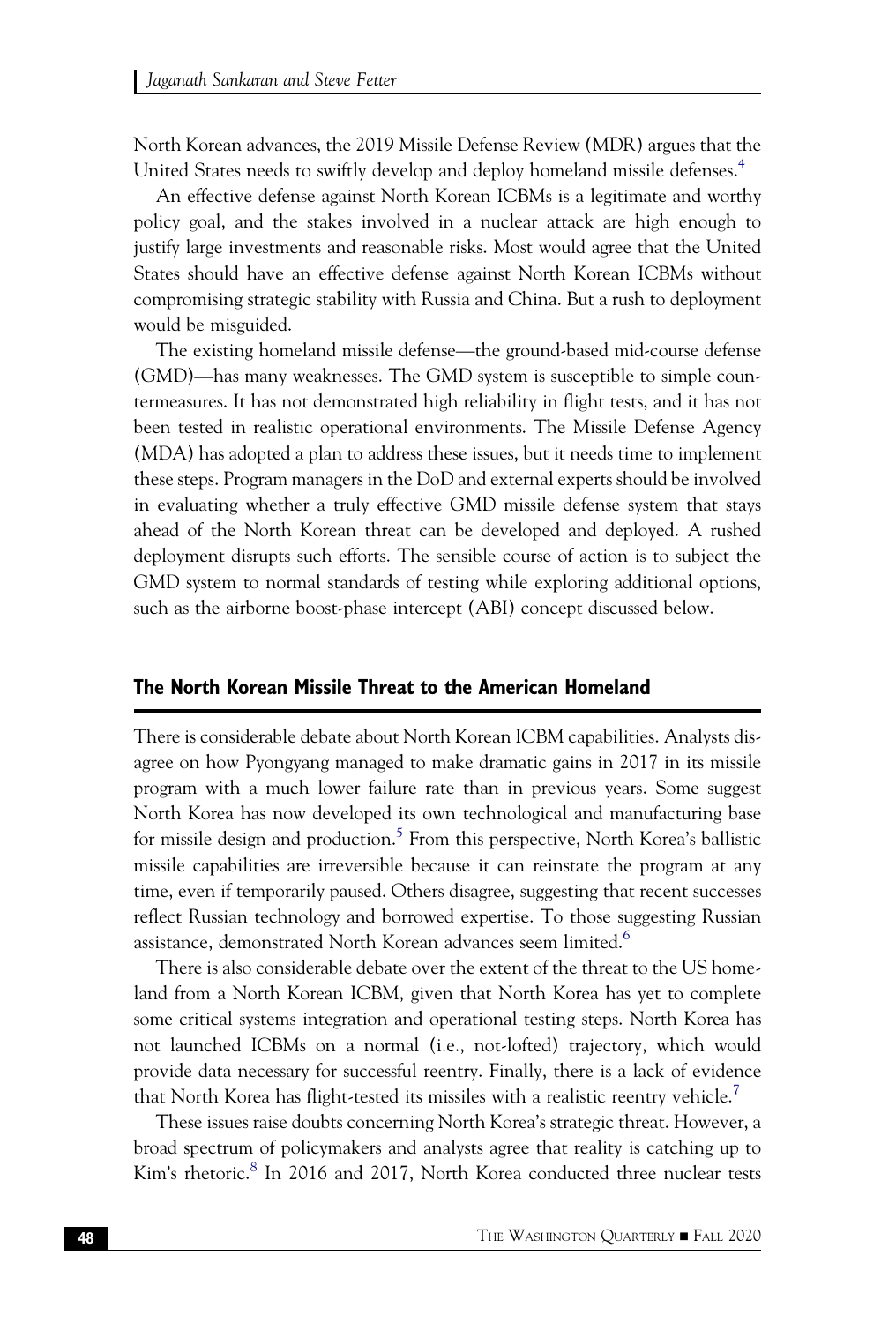—the last of which had a yield ten times greater than previous tests—and testlaunched two ICBMs: the Hwasong-14 and Hwasong-15. Both missiles are capable of reaching North America, and the Hwasong-15 can target the lower 48 states of the United States. North Korea also flight-tested the Hwasong-12 intermediate-range ballistic missile (IRBM) with the ability to reach Guam. Additionally, North Korea has demonstrated the ability to launch solid-propellant

medium-range ballistic missiles. Solid-propellant missiles can be prepared and launched very quickly, complicating US ability to destroy missiles before launch.<sup>9</sup> Lastly, there is some arguable evidence that North Korea has miniaturized a nuclear warhead and could use it as a payload on a Nodong missile.<sup>[10](#page-12-0)</sup>

Noting these advances, the 2019 MDR states that for over a decade, North Korea has spent a lot of resources to obtain a "capability to threaten the U.S. homeland" and will soon be able to credibly do so with a nuclear-armed ICBM. The MDR advocates the need for a reliable homeland missile defense, with

North Korea will soon be able to credibly threaten the US homeland with nuclear-armed ICBMs

an emphasis on the GMD system in which the United States has invested almost all of its national missile defense budget since the early 2000s.

# The Current Architecture: Ground-Based Mid-Course Defense

The primary defense of the US homeland against North Korean ICBMs is the GMD system. It consists of a global network of sensors, command and control centers, and interceptors. The network of terrestrial and space-based sensors can detect and track missile launches from any location in the world. The command and control centers located in Ft. Greely, Alaska and Colorado Springs, Colorado monitor for missile launches 24/7, and, if a threat to the continental United States is determined, launch the ground-based interceptors (GBIs) to intercept threat missile warheads in their mid-course of flight.<sup>11</sup> Currently, 40 GBIs are deployed at Ft. Greely and four more are deployed at Vandenberg Air Force Base in California. A new GBI field is being constructed at Ft. Greely and was expected to raise the number of GBIs to  $64$  by  $2023$ .<sup>12</sup> However, the October 2019 termination of the Redesigned Kill Vehicle (RKV) program may delay the fielding of these additional interceptors.<sup>[13](#page-12-0)</sup>

# Is the GMD System Reliable?

The ability of the GMD system to perform under realistic conditions is often questioned. First, critics have noted that countermeasures against GMD are simple and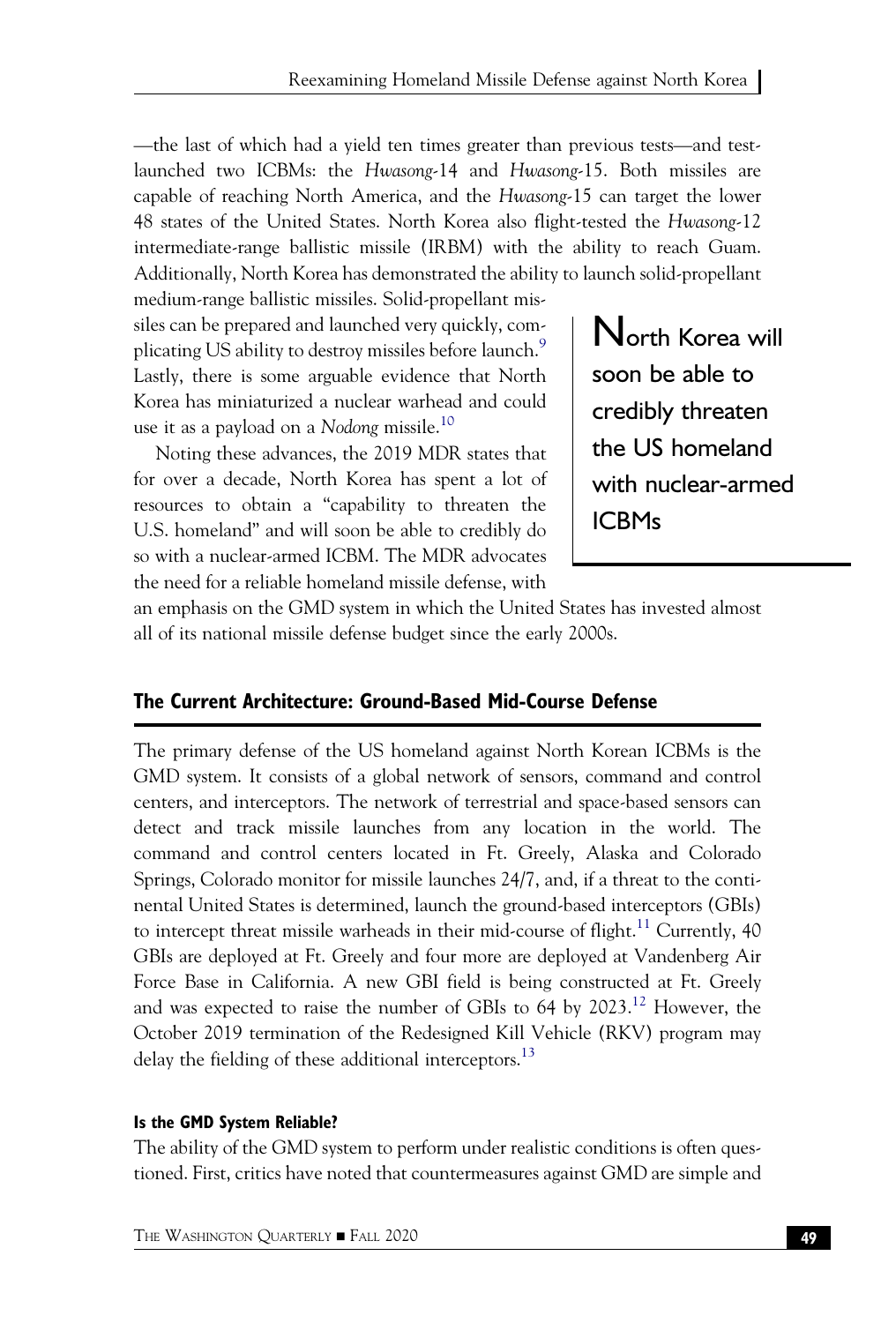do not require much money or skill when compared with the effort needed to develop ICBMs[.14](#page-12-0) In a 2010 study requested by the US Congress and directed to the MDA, the JASON scientific advisory group evaluated the challenges posed by countermeasures to the GMD system. The report concluded that coun-

**Countermeasures** against GMD are simple

termeasure discrimination by GMD radars and other sensors remains a "stringent challenge because, given a reasonable amount of time, money, initiative, and expertise, the offense can (in principle) field countermeasures that the defense cannot handle at any reasonable marginal cost." [15](#page-12-0) The JASON report also criticized the lack of an independent organization

that can "authoritatively review, test, and challenge" the MDA's ability to develop relatively effective responses to mid-course countermeasures.<sup>[16](#page-12-0)</sup>

Second, the limited test conditions and several test failures of the GMD system raise concerns about its ability to perform its mission when called upon to do so. As of 2019, the system has had 11 test successes and 8 test failures.<sup>[17](#page-12-0)</sup> In some instances, the flight test failures have been persistent. For instance, GMD suffered three consecutive failures from 2010 to 2014, all of which were linked to the "poor reliability of the existing GMD kill vehicles—the parts of the interceptor designed to impact and destroy the target warheads."<sup>[18](#page-12-0)</sup>

The MDA initiated the Redesigned Kill Vehicle (RKV) program to improve the GMD system's reliability, but the RKV program has also faltered. In June 2019, Michael Griffin, Undersecretary of Defense for Research and Engineering (USD[R&E]), issued a rare "stop work order" on the RKV program. A DoD spokesperson stated that Griffin had "determined that the current plan is not viable and has initiated an analysis of alternative course of action." [19](#page-12-0) The DoD has now terminated the RKV program due to serious technical design problems.<sup>20</sup> The MDA has now disclosed its intention to develop a new Next-Generation Interceptor (NGI), with an initial request of approximately US\$664 million in FY21.<sup>21</sup> However, the NGI may not be fielded until 2030, further cementing delays in the GMD program.<sup>[22](#page-13-0)</sup>

The vulnerability of the GMD system to countermeasures and its suboptimal test record are a result of a "got to have it as soon as possible" approach to homeland missile defenses in its formative years. $^{23}$  When the homeland missile defense architecture was designed during the Bill Clinton and George W. Bush administrations, a choice was made to deploy them as quickly as possible to preempt any threats that could arise, particularly after  $9/11.^{24}$  As a result, missile defenses were deployed without adequate testing under realistic conditions or a detailed analysis of alternatives.<sup>25</sup>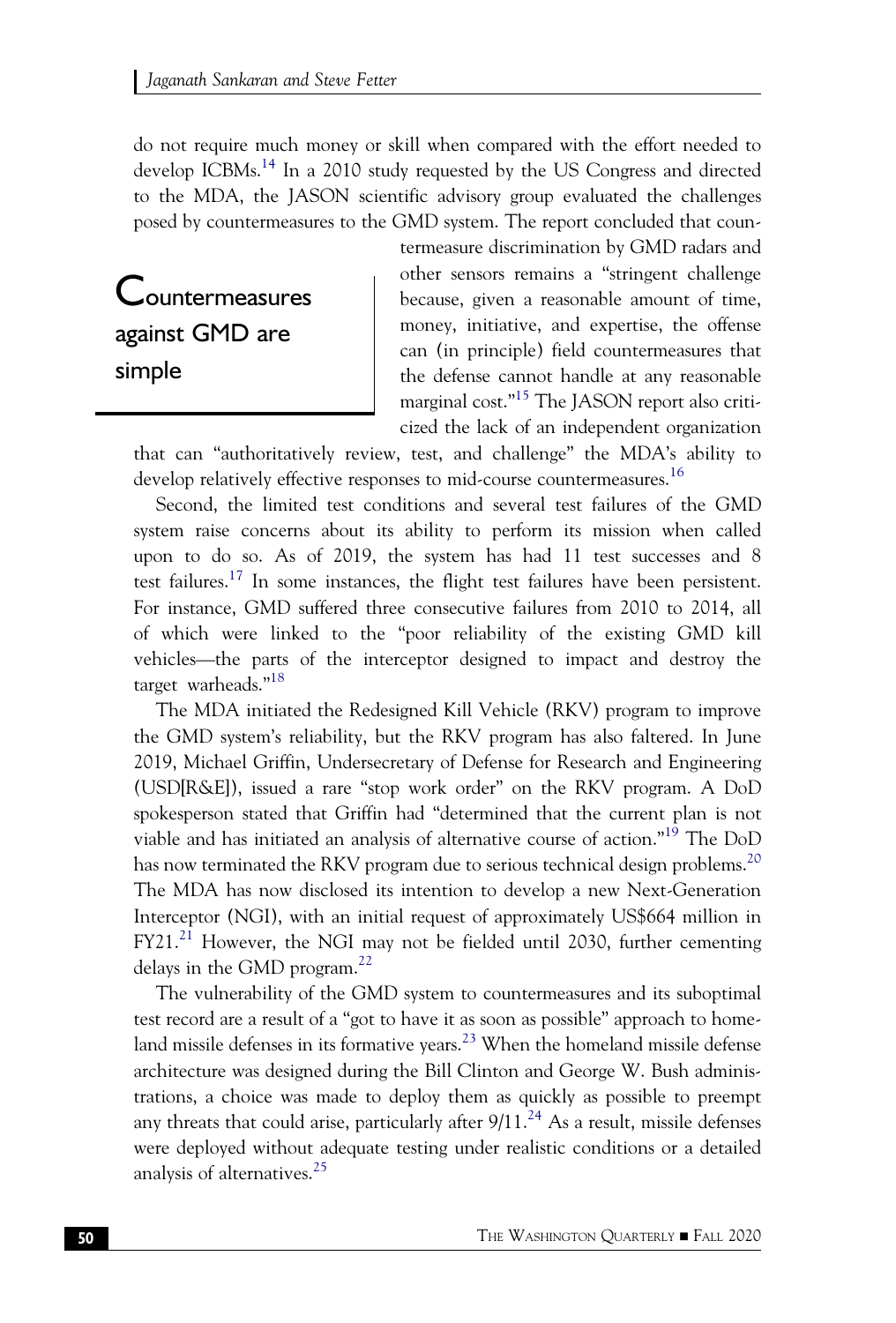In recent years, the MDA has striven to correct these deficiencies. In his 2019 congressional testimony, the DoD Director of the Office of Operational Test and Evaluation noted that the MDA is planning to perform "more robust ground tests of all missile components, sections, and all-up rounds using the same configuration as flown in flight tests (i.e., 'test as you fly')" before actual flight tests in order to discover problems and estimate missile reliability.<sup>[26](#page-13-0)</sup>

The MDA also made improvements to its flight-testing program. On March 25, 2019, it launched a salvo of two interceptors against an advanced ICBM-class target with countermeasures in its "most operationally realistic flight test" yet.<sup>[27](#page-13-0)</sup> This latest test represents a step toward realistically evaluating the performance of the GMD system. But it will require several years for many of these corrective actions to take root and for the effectiveness of the GMD system to be accurately assessed.<sup>28</sup> Until then, the ability of the GMD system to provide an effective defense remains dubious.

#### Effect of GMD System on US Foreign Relations

While defensive benefits of the GMD system are suspect, it continues to impose a substantial stress on US-Russia and US-China relations. The GMD system, combined with other US missile defense deployments, such as the Navy's Standard Missile-3 (SM-3) interceptors deployed in ships and in ashore sites, has provoked a strong response from Russia and China. Both nations fear American missile defense systems may eventually be able to challenge their nuclear deterrent.

In a 2018 speech, Russian President Vladimir Putin argued that the United States "is creating a global missile defence system" with an "uncontrolled growth of the number of anti-ballistic missiles, improving their quality, and creating new missile launching areas." [29](#page-13-0) He claimed that US defensive systems are capable of countering the "backbone" of Russian nuclear deterrent forces and will eventually cause the "complete devaluation of Russia's nuclear potential."<sup>[30](#page-13-0)</sup>

In the same speech, President Putin announced the development of several new systems designed to defeat American national missile defense.<sup>31</sup> He showcased the Sarmat heavy ICBM with a short boost-phase and equipped with hypersonic warheads to defeat American missile defenses. He also discussed other hypersonic delivery systems—including the Avangard hypersonic boost-glide vehicle, the Kinzhal air-launched hypersonic missile, and the Tsirkon hypersonic cruise missile—which are designed to evade anti-missile defense systems.<sup>[32](#page-13-0)</sup> Russia is also developing a nuclear-power intercontinental-range torpedo and cruise missile. President Putin justified all these newer nuclear weapon delivery systems as a response to the "unilateral withdrawal of the United States from the Anti-Ballistic Missile Treaty" and the continuing deployment of missile defenses "both in the US and beyond their national borders."<sup>[33](#page-13-0)</sup>

Similar to Russia, China remains deeply suspicious of American missile defenses. The Science of Military Strategy, published by the Chinese Academy of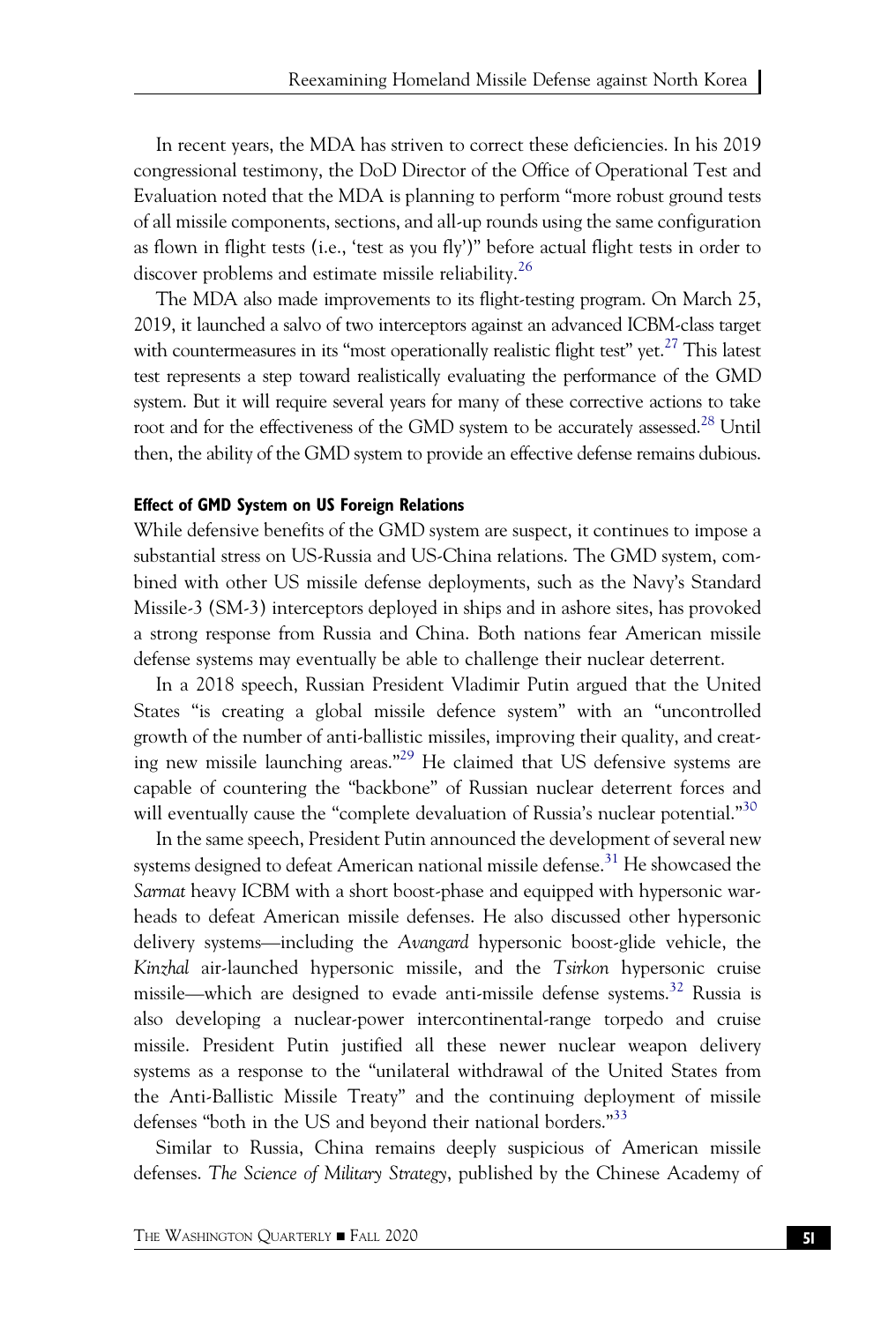Military Science in 2013, declares that "the United States sees China as its primary strategic adversary and is stepping up the building of a missile defense system for the East Asia region" to contain and dilute China's nuclear deterrent capabilities.[34](#page-13-0) Chinese analysts claim that US missile defenses undercut the bilateral strategic nuclear balance and provide the United States with the potential to execute a first strike in a crisis.<sup>35</sup> In response, China is also developing and deploying newer nuclear delivery systems to mitigate the perceived effects of missile defense.<sup>36</sup> A recent Global Times article describing China's hypersonic flight vehicle claims that "it can carry nuclear warheads and break through any current generation anti-missile system." [37](#page-14-0)

These new Russian and Chinese nuclear weapons will, in turn, prompt a host of responses by the United States, weakening strategic stability and arms control efforts. The offensive buildups in Russia and China, which appear to be largely a response to US ballistic missile defense (BMD) efforts, are now triggering concerns in the United States. The 2018 US Nuclear Posture Review states that "while the United States has continued to reduce the number and salience of nuclear weapons, others, including Russia and China, have moved in the opposite direction."<sup>[38](#page-14-0)</sup> These concerns are weakening support for New START, a critical agreement providing transparency to the United States and Russia about each other's nuclear arsenals.

# An Alternative: Airborne Boost-Phase Missile Defense

ABI missile defenses would be designed to destroy enemy missiles during the boost phase, preventing the missile from reaching its intended target in the United

Airborne boostphase intercepts are effective only against geographically small states such as North Korea

States. An ABI capability could offer a way to mitigate the strategic stability challenges posed by the pursuit of the GMD and the Aegis missile defense systems while also delivering a more effective defense against North Korea at comparable or lower cost. North Korea's Hwasong-14 and Hwasong-15 are both liquid-fueled ICBMs with a boost-phase of approximately five minutes (or  $300$  seconds).<sup>39</sup>

#### Benefits of ABI Capabilities

A significant virtue of ABI missile defense is its inherent limitation: they are effective only

against geographically small states such as North Korea, where missile launches cannot be far from the coast, thus allowing defense from platforms over the ocean. But such a system would have no capability against missiles launched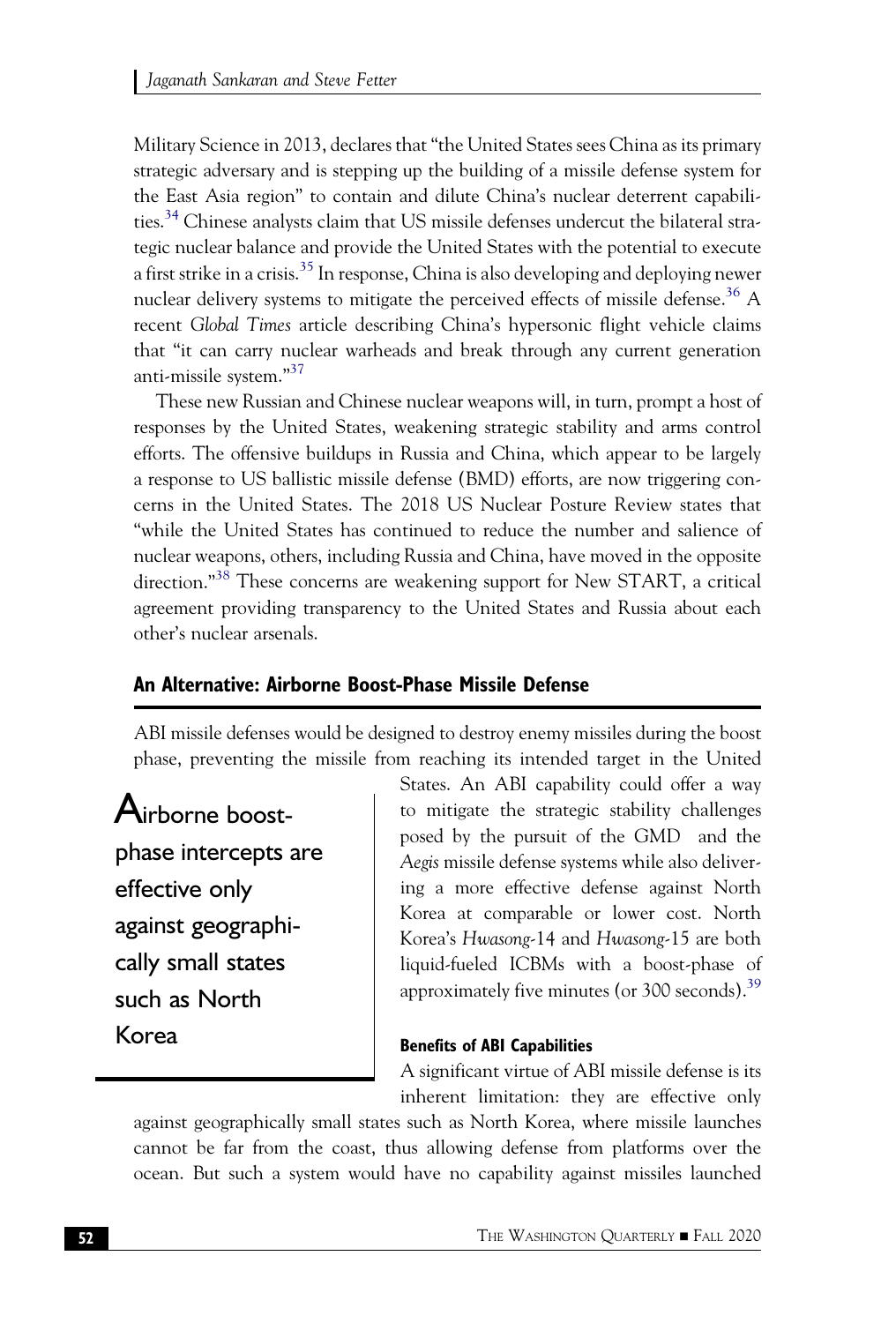from deep within Russia or China. It is not possible to repurpose an ABI system against Russia or China because both have the geographical depth to place missile launch sites far out of range of airborne missile defense platforms operating outside their national territory.<sup>40</sup> Therefore, a limited ABI system might help to reassure Russia and China.

ABI missile defense capabilities also provide a prudent hedge to the many performance risks in GMD systems, as discussed above. Boost-phase intercept occurs before an adversary can deploy warheads and decoys or other countermeasures and therefore avoids many of the discrimination challenges faced by mid-course missile defenses. Additionally, it offers a larger defensive footprint and may provide a way to execute a more efficient shoot-assess-shoot approach (i.e., waiting until the first interceptor either succeeds or fails before committing a second interceptor) in a multilayer defense.<sup>[41](#page-14-0)</sup>

ABI systems also offer the ability to cheaply and quickly test a capability before deployment. Flight testing of the GMD system is extremely costly and entails several safety considerations. The latest GMD test, conducted in March 2019, for example, cost more than US\$300 million, $42$  and several rigorous tests in which the test environment mirrors a true threat profile may have to be conducted before the GMD system can claim reasonable effectiveness against North Korean ICBMs. These necessary tests are limited by this cost as well as by "the availability of test assets, a limited test infrastructure, the lack of lethality testing against newer threat designs, long target development timelines, range safety complexity, and high costs," leaving ground testing and modeling and simulation (M&S) as the only viable means to increase confidence in the GMD system.<sup>[43](#page-14-0)</sup>

By contrast, ABI missile defenses could be tested more frequently, easily, and cheaply to "generate a high degree of confidence." [44](#page-14-0) Extrapolating from empirical data on smaller tactical missiles, Mike Corbett and Paul Zarchan, experts with long-standing involvement in US missile defense projects, speculate that a 500 kg ABI would cost almost 20 times less than the GMD interceptor.<sup>45</sup> They note that the Network Centric Airborne Defense Equipment (NCADE) ABI experiment cost about US\$25 million and required only three years to develop and test.<sup>46</sup> Testing boost-phase interceptors does not require the use of longrange radars and other costly testing infrastructure associated with the GMD system. Given the lower cost of interceptors, reduced testing infrastructure needs, and the possibility of faster flight testing, ABI missile defense systems are a very attractive option.

Finally, over the long-term, ABI systems seem to be cost competitive to operate and support (O&S). The O&S cost for a five-year service life of an airborne aircraft-based boost-phase system might be between US\$30 million and US\$240 million.[47](#page-14-0) Richard Garwin and Ted Postol, distinguished scientists on national security matters, estimate that the O&S cost for a five-year service life of an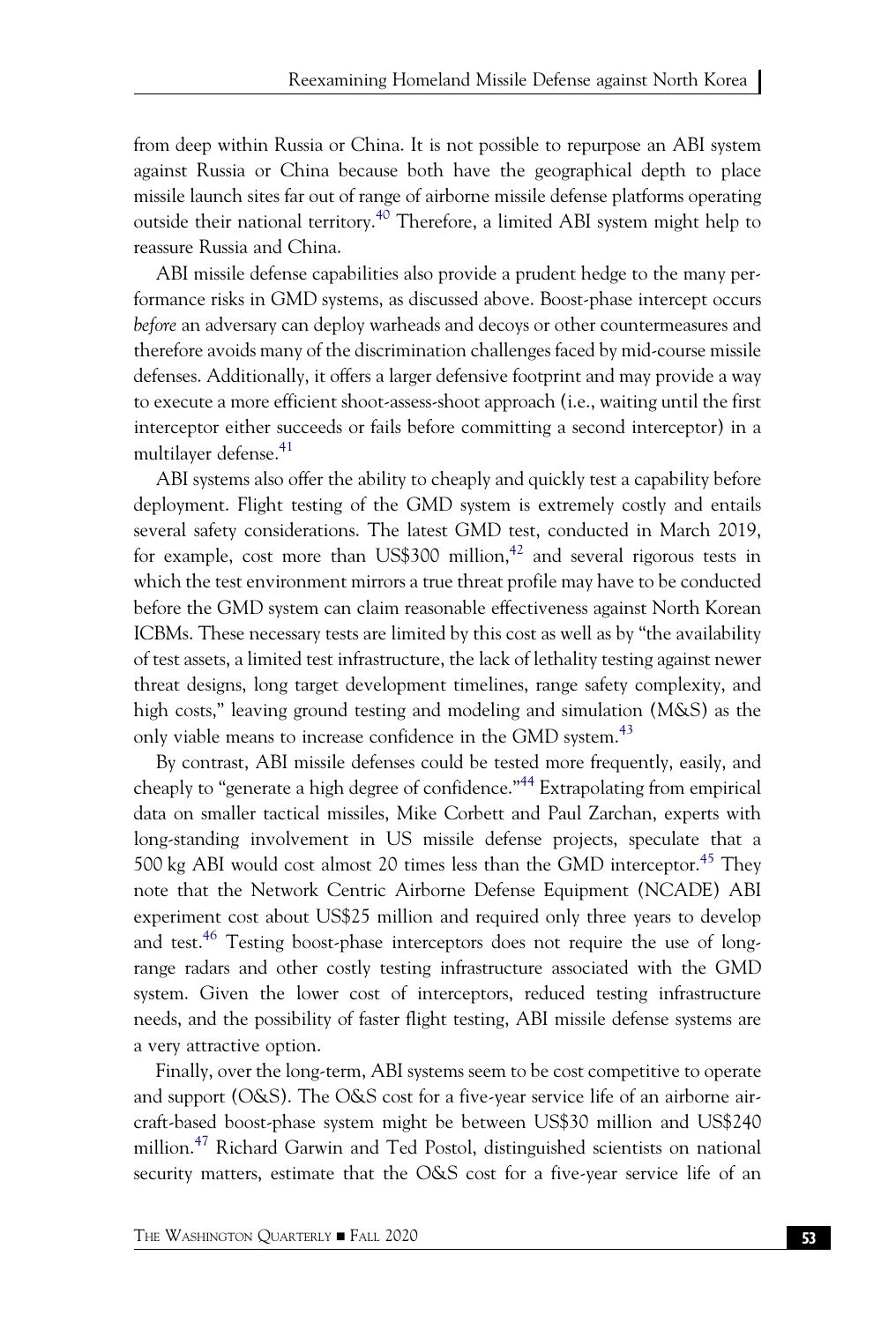airborne drone-based system to be around US\$260 million.<sup>48</sup> By comparison, a 2012 National Academies Study estimated five-year service life O&S costs of US\$290 million for the GMD system.<sup>49</sup> These estimates indicate that ABI missile defenses are cost-competitive and may even prove to be the most economical missile defense system under certain military Concept of Operations (CONOPS). If research, development, and production costs were included, an airborne drone-based defense might be highly attractive.

#### Making ABI a Reality

Since the early 1990s, the United States has been accumulating expertise and capabilities in platforms and interceptors with the potential to perform ABI.<sup>50</sup>

Since the early 1990s, the US has been accumulating expertise and capabilities to potentially perform ABI

The F-35 fighter plane is seen as a viable candidate platform that could be adapted to boost-phase missile defense. The 2019 Missile Defense Review (MDR) notes that the "F-35 Lightning II has a capable sensor system that can detect the infrared signature of a boosting missile, and its computers can identify the threatening missile's location."<sup>[51](#page-15-0)</sup> The MDR further suggests that "in the future, [F-35s] can be equipped with a new or modified interceptor capable of shooting down adversary ballistic missiles in their boost phase and could be

surged rapidly to hotspots to strengthen US active defense capabilities and attack operations." [52](#page-15-0)

The F-35 is packed with an array of electro-optical and infrared sensors, including the Distributed Aperture System (DAS) that provides sensor coverage in every direction around the aircraft. The ability of the DAS to aid in the interception of boosting ballistic missiles has been tested and confirmed in many experiments. In three experiments conducted in 2010, 2014, and 2016, the F-35 DAS sensors detected and tracked various target missiles and were able to effectively communi-cate the tracked data over secure military networks.<sup>[53](#page-15-0)</sup> In the 2016 experiment, the tracked data was passed to the Aegis missile defense system, which then "shot the threat down."<sup>[54](#page-15-0)</sup> These experiments demonstrate the potential for F-35s to act as sensor platforms in a boost-phase intercept missions.

In addition to the F-35s, the MQ-9 Reaper Unmanned Aerial Vehicle (UAV) has been employed in ballistic-missile tracking. In 2016, two MQ-9 Reaper UAVs equipped with the Multi-Spectral Targeting System-C electro-optical/infrared turret demonstrated that the system is capable of tracking missiles.<sup>[55](#page-15-0)</sup> Lt. Gen. Samuel Greaves, Director of the MDA, recently testified that the agency was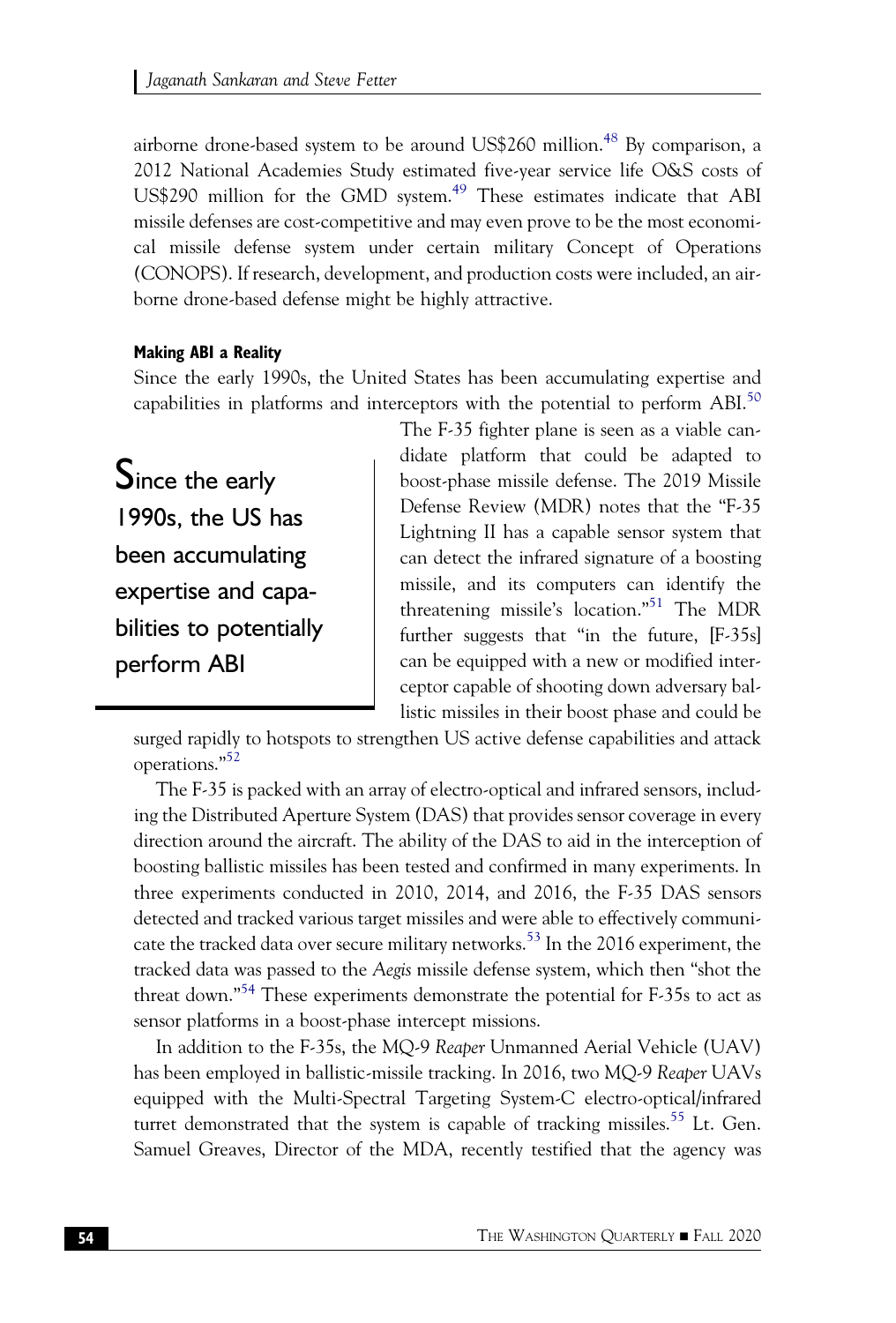outfitting MQ-9 with passive sensors and tracking laser to understand boost-phase tracking capabilities and ways to increase tracking precision and range.<sup>56</sup>

The MQ-9 Reaper UAV has unique advantages. The C-type sensor package in the MQ-9 incorporates a long-wave IR sensor that might provide a "cold body" detection capability in the future and enable tracking beyond the boost phase.<sup>57</sup> If tracking can continue after the boost phase, the defensive capabilities do not stop after burnout because it takes an adversary time to separate the warhead and dispense countermeasures.<sup>58</sup> A Defense Science Board study, relying on classified intelligence information on a variety of US and foreign ballistic missiles, including both test articles and operational missiles, noted that countermeasure dispense times might be as much as "100 seconds post-boost" [59](#page-15-0) An increase in time available for intercept by 100 seconds could substantially increase the feasibility of boost- and ascent-phase intercept.

The MQ-9 Reaper could also potentially act as the launch vehicle for the boostphase interceptors. Garwin and Postol have examined the ability of MQ-9 to loiter outside North Korean airspace and engage ICBMs in the boost-phase.<sup>[60](#page-15-0)</sup> Compared to the F-35, the unmanned MQ-9 has the advantage of longer endurance, lower operational costs, and no risk to a pilot.

Over the years, the DoD and the MDA have also supported the development of two interceptors capable of performing ABI. Raytheon developed the NCADE program, an ABI that shared many technological commonalities with the AIM-120 Advanced Medium-Range Air-to-Air Missile (AMRAAM).<sup>[61](#page-15-0)</sup> In December 2007, Raytheon demonstrated a proof-of-concept for boost-phase intercept by using its NCADE interceptor to hit a boost-phase target.<sup>[62](#page-15-0)</sup> In 2009, Raytheon expressed readiness to produce the NCADE interceptors within four years at the cost of US\$1 million apiece. $^{63}$  $^{63}$  $^{63}$ 

Similarly, Lockheed Martin developed an Air-Launched Hit-to-Kill (ALHK) boost-phase ballistic missile interceptor in the early 2000s. The interceptor was a derivative of the Patriot Advanced Capability 3 (PAC-3) interceptor currently in use by US and allied forces. The ALHK interceptor was equipped with an active radar seeker similar to the AMRAAM's, but it is a larger missile and faster than NCADE. While the ALHK interceptor was never put to field test, the PAC-3 is an established missile and arguably has a well-documented performance record.<sup>[64](#page-15-0)</sup>

With all these established subsystems, the DoD should be able to develop, test, and validate a Concept of Operations for boost-phase intercept.<sup>[65](#page-15-0)</sup> In 2018, MDA Director Lt. Gen. Samuel Greaves said, "I'd say six to seven years to essentially work out the Concept of Operations and develop the capabilities—whether it's sensor-based or a new fast missile that's hung on the bottom of an F-35 for the BMDS mission—integrate those capabilities, test them, and deliver them into a theater of operations."<sup>[66](#page-15-0)</sup> Similarly, Mike Griffin, the current undersecretary of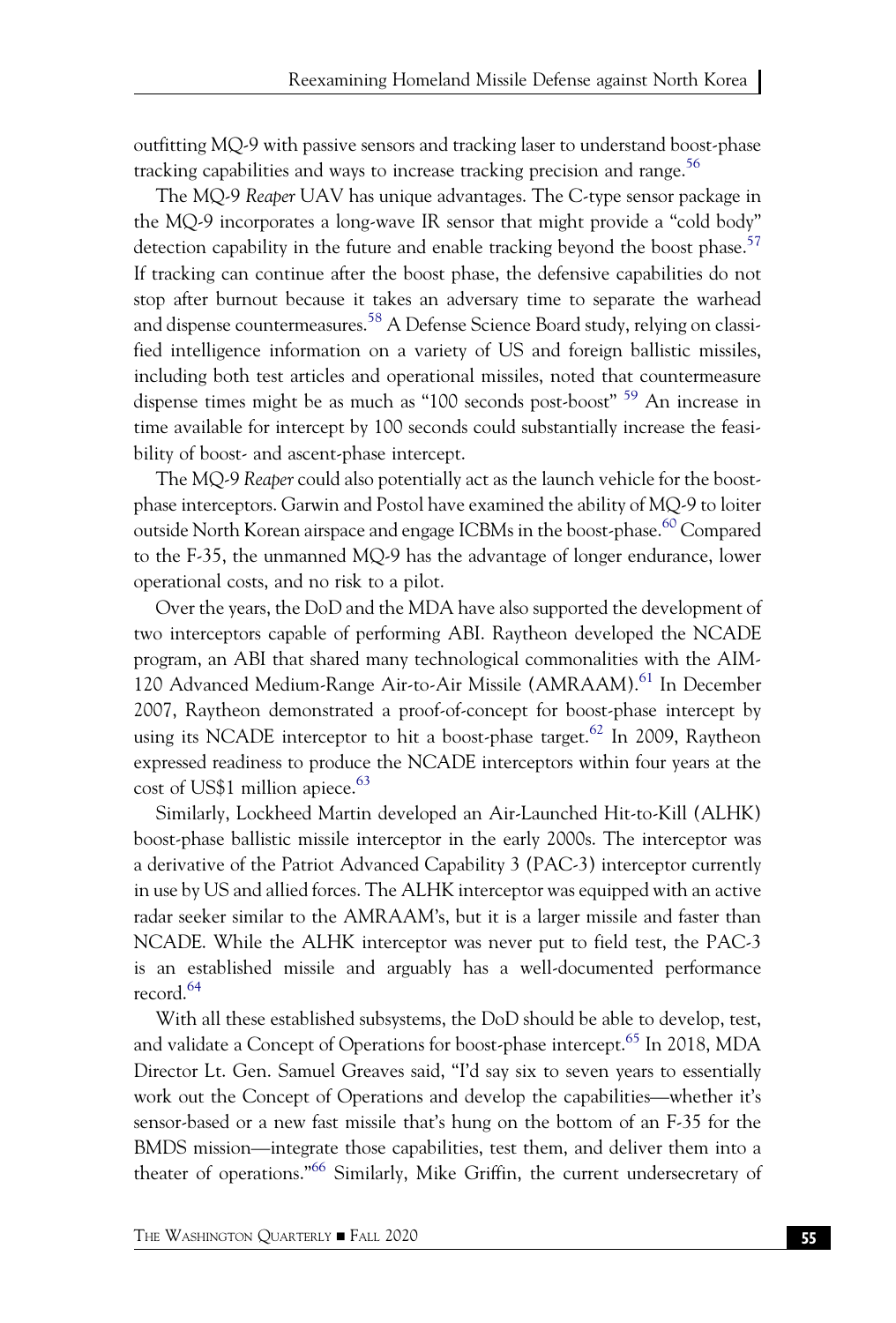defense for research and engineering, has indicated that it is "possible and costeffective" to deploy boost-phase air-to-air interceptors against North Korea, though a new design may be needed.<sup>[67](#page-15-0)</sup>

There is some evidence that the United States is moving cautiously and investing in the boost-phase intercept concept. General David Goldfein, the current Air Force Chief of Staff, has directed the launch of a "rapid prototyping project" of the Extended Range Weapon (ERWn) in 2019.<sup>[68](#page-15-0)</sup> The ERWn interceptor will be designed for launch from fighter aircraft and will be capable of engaging adversary ICBMs during boost-phase of flight.<sup>[69](#page-16-0)</sup> The DoD should exhaustively investigate the capabilities of the ERWn interceptor and other ABI missile defense programs discussed above. They may offer an efficient defense against North Korea, particularly in comparison to the performance deficiencies of the GMD program.

## Improving US Catastrophe Insurance

An ABI defense may be more effective against North Korea than the current GMD system, far less vulnerable to countermeasures, and far less likely to stimulate buildups in Russian and Chinese strategic forces. If the United States shifts to a less threatening boost-phase missile defense system, Russia may be more willing to engage in strategic arms reductions with the United States. Similarly, China might agree to participate in such arms control processes in the future if it did not believe it needed to expand its nuclear-armed ICBM forces to counter the GMD system.<sup>[70](#page-16-0)</sup>

The deployment of an effective missile defense might make North Korea more likely to launch (or launch earlier) in a crisis in order to avoid preemption and increase the number of ICBMs that are launched in order to penetrate the BMD shield. Missile defenses might also increase the likelihood of an initial allout salvo launch, rather than a limited strike that North Korea might hope would cause the United States to back down or would generate pressure from South Korea and Japan to end hostilities. This situation is sometimes called a "use 'em or lose 'em" dilemma for Pyongyang.

North Korean fears of nuclear decapitation should be more sensitive to US counterforce capabilities that require US and allied aircraft to penetrate deep into North Korean airspace than to defensive airborne BMD patrols on the periphery of its airspace. The United States already deploys BMD in the region and plans to deploy more; unless North Korea is highly confident that it can penetrate existing BMD systems (and it is hard to see why they would be highly confident), the deployment of an airborne system should not constitute a substantial and destabilizing change.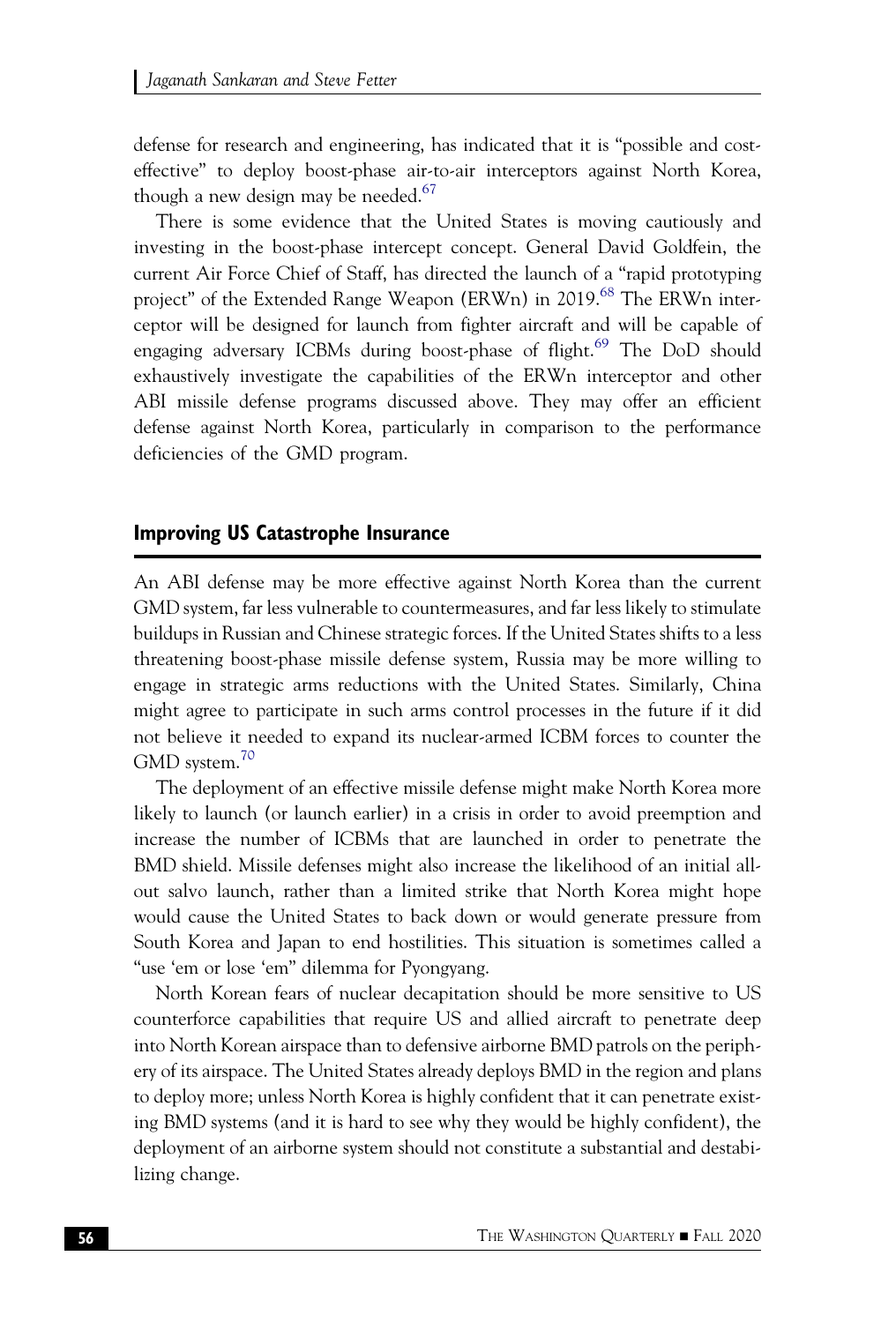<span id="page-11-0"></span>The US Congress should more strongly encourage the DoD to thoroughly investigate the advantages offered by an ABI defense system. A full-fledged

experimental program is needed to determine if technological advances have made the concept of ABI missile defense viable. The United States should pursue homeland missile defense only if it can be effective without undermining strategic stability.

Policymakers should refrain from rushing the GMD system into deployment or claiming that the United States is secure, despite political pressure.<sup>71</sup> The focus should instead lie on enabling the GMD system to adopt a rigorous science-driven approach to testing and deployment. To its credit, the MDA has made some changes in response to the counterA full-fledged experimental program is needed to determine if ABI missile defense is viable

measure challenge. The JASON report notes that the MDA "discrimination paradigm changed radically," following an external review of its approach to addressing adversary countermeasures. The report also states that "long-held assumptions were overthrown in favor of a more realistic view of the threat" and embraced the development of new technical programs "needed to discriminate effectively."<sup>[72](#page-16-0)</sup>

These improvements and efforts will progress slowly, however. The GMD system should not be rushed and made to operate under artificial deadlines driven by the North Korean threat or other domestic political considerations. Neither should the GMD system be given unfair privileges. Homeland missile defense is catastrophe insurance that becomes relevant only if diplomacy and deterrence fail. In spite of the rhetoric that may emerge from North Korean leadership, diplomacy and deterrence will play a major role in a crisis. All decisions on deployment should be based on the capabilities of the proposed defense and its ability to bolster deterrence with North Korea, minimize complications with China and Russia, and effectively respond to the magnitude of the threat if deterrence should fail.

## **Notes**

<sup>1.</sup> Christine Kim and Phil Stewart, "North Korea Says 'Breakthrough' Puts U.S. Mainland within Range of Nuclear Weapons," Reuters World News, November 28, 2017, [https://](https://af.reuters.com/article/worldNews/idAFKBN1DS2J1) [af.reuters.com/article/worldNews/idAFKBN1DS2J1.](https://af.reuters.com/article/worldNews/idAFKBN1DS2J1)

<sup>2.</sup> Jonathan D. Pollack, North Korea's Nuclear and Missile Programs: Strategies, Directions, and Prospects (Washington, DC: Brookings Institution, January 2018), 5–6, [https://www.](https://www.brookings.edu/research/north-koreas-nuclear-and-missile-programs-strategies-directions-and-prospects/) [brookings.edu/research/north-koreas-nuclear-and-missile-programs-strategies-directions](https://www.brookings.edu/research/north-koreas-nuclear-and-missile-programs-strategies-directions-and-prospects/)[and-prospects/.](https://www.brookings.edu/research/north-koreas-nuclear-and-missile-programs-strategies-directions-and-prospects/)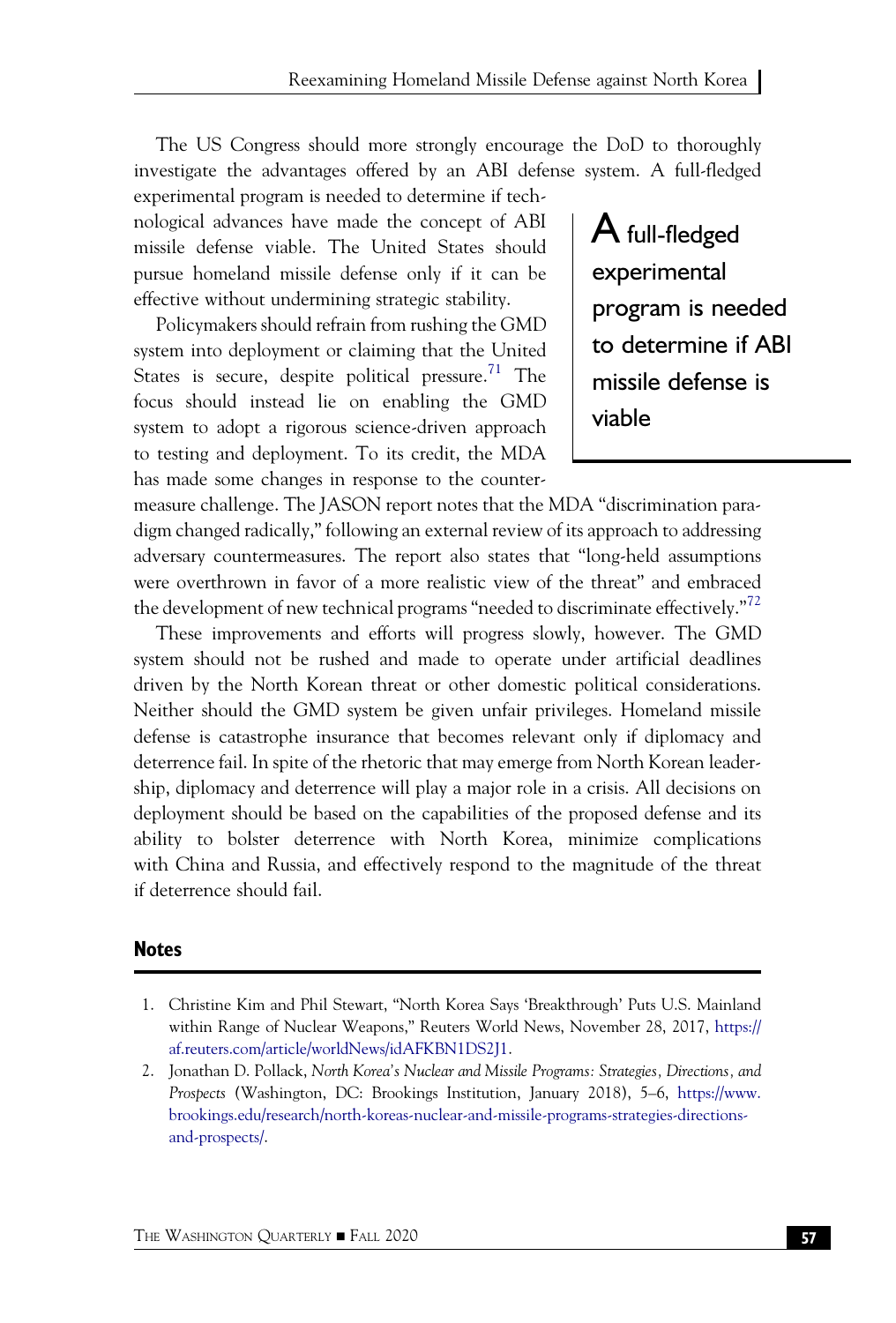- <span id="page-12-0"></span>3. Lt. Gen. Robert Ashley, Statement for the Record: Worldwide Threat Assessment (Washington, DC: US Senate Armed Services Committee, March 6, 2018), [https://www.armed](https://www.armed-services.senate.gov/imo/media/doc/Ashley_03-06-18.pdf)[services.senate.gov/imo/media/doc/Ashley\\_03-06-18.pdf.](https://www.armed-services.senate.gov/imo/media/doc/Ashley_03-06-18.pdf)
- 4. Office of the Secretary of Defense, 2019 Missile Defense Review (Washington DC: US Department of Defense, 2019), 62, [https://media.defense.gov/2019/Jan/17/2002080666/-](https://media.defense.gov/2019/Jan/17/2002080666/-1/-1/1/2019-MISSILE-DEFENSE-REVIEW.PDF) [1/-1/1/2019-MISSILE-DEFENSE-REVIEW.PDF](https://media.defense.gov/2019/Jan/17/2002080666/-1/-1/1/2019-MISSILE-DEFENSE-REVIEW.PDF).
- 5. Pollack, North Korea's Nuclear and Missile Programs, 11.
- 6. Markus Schiller, "The Scope of Foreign Assistance to North Korea's Missile Program," Science & Global Security 27, no. 1 (2019): 29–72, [https://doi.org/10.1080/08929882.](https://doi.org/10.1080/08929882.2019.1613805) [2019.1613805.](https://doi.org/10.1080/08929882.2019.1613805)
- 7. Pollack, North Korea's Nuclear and Missile Programs, 13.
- 8. Statement of Admiral Harry B. Harris Jr., U.S. Navy Commander, U.S. Pacific Command, before the House Armed Services Committee on U.S. Pacific Command Posture, 115th Cong. 6 (2018), [https://docs.house.gov/meetings/AS/AS00/20180214/106847/HHRG-](https://docs.house.gov/meetings/AS/AS00/20180214/106847/HHRG-115-AS00-Wstate-HarrisJrH-20180214.pdf)[115-AS00-Wstate-HarrisJrH-20180214.pdf.](https://docs.house.gov/meetings/AS/AS00/20180214/106847/HHRG-115-AS00-Wstate-HarrisJrH-20180214.pdf)
- 9. Unclassified Statement of Lieutenant General Samuel A. Greaves, USAF Director, Missile Defense Agency, before the Senate Armed Service Committee, Subcommittee on Strategic Forces, 116th Cong. 5 (2019), [https://www.armed-services.senate.gov/imo/media/doc/](https://www.armed-services.senate.gov/imo/media/doc/Greaves_04-03-19.pdf) [Greaves\\_04-03-19.pdf](https://www.armed-services.senate.gov/imo/media/doc/Greaves_04-03-19.pdf).
- 10. Jack Kim, "North Korea Can Put Nuclear Warhead on Mid-Range Missile South," Reuters World News, April 5, 2016, [https://in.reuters.com/article/uk-northkorea](https://in.reuters.com/article/uk-northkorea-nuclear-idUKKCN0X21FI)[nuclear-idUKKCN0X21FI.](https://in.reuters.com/article/uk-northkorea-nuclear-idUKKCN0X21FI)
- 11. Office of the Secretary of Defense, 2019 Missile Defense Review, XII and 42.
- 12. Office of the Secretary of Defense, 2019 Missile Defense Review, XIII.
- 13. Kingston Reif, "Pentagon Seeks New Missile Interceptor," Arms Control Association, October 2019, [https://www.armscontrol.org/act/2019-10/news/pentagon-seeks-new-missile](https://www.armscontrol.org/act/2019-10/news/pentagon-seeks-new-missile-interceptor)[interceptor.](https://www.armscontrol.org/act/2019-10/news/pentagon-seeks-new-missile-interceptor)
- 14. Richard L. Garwin, "Holes in the Missile Shield," Scientific American 291, no. 5 (November 2004), 77, [https://www.doi.org/10.1038/scientificamerican1104-70;](https://www.doi.org/10.1038/scientificamerican1104-70) Andrew M. Sessler et al., Countermeasures: A Technical Evaluation of the Operational Effectiveness of the Planned US National Missile Defense System (Cambridge, MA: Union of Concerned Scientists, 2001), [http://hdl.handle.net/1903/4333.](http://hdl.handle.net/1903/4333)
- 15. JASON, MDA Discrimination: Unclassified Summary (McLean, VA: MITRE Corporation, August 3, 2010), 3, <https://fas.org/irp/agency/dod/jason/mda-dis.pdf>.
- 16. JASON, MDA Discrimination, 6.
- 17. Missile Defense Agency, "Fact Sheet: Ballistic Missile Defense Intercept Flight Test Record," September 2019, <https://www.mda.mil/global/documents/pdf/testrecord.pdf>.
- 18. Current State of F-35 Initial Operational Test and Evaluation, before the House Armed Services Committee Tactical Air and Land Forces and Readiness Subcommittees, 116th Cong. 9 (2019) (statement by Robert F. Behler, Director, Operational Test and Evaluation, Office of the Secretary of Defense), [https://www.congress.gov/116/meeting/house/110184/witnesses/](https://www.congress.gov/116/meeting/house/110184/witnesses/HHRG-116-AS03-Wstate-BehlerR-20191113.pdf) [HHRG-116-AS03-Wstate-BehlerR-20191113.pdf.](https://www.congress.gov/116/meeting/house/110184/witnesses/HHRG-116-AS03-Wstate-BehlerR-20191113.pdf)
- 19. Jen Judson, "Pentagon Hits Pause on Redesign of Critical Homeland Missile Defense Component," DefenseNews, May 28, 2019, [https://www.defensenews.com/pentagon/2019/05/](https://www.defensenews.com/pentagon/2019/05/28/pentagon-hits-pause-on-redesign-of-critical-homeland-missile-defense-component/) [28/pentagon-hits-pause-on-redesign-of-critical-homeland-missile-defense-component/](https://www.defensenews.com/pentagon/2019/05/28/pentagon-hits-pause-on-redesign-of-critical-homeland-missile-defense-component/).
- 20. Jen Judson, "Pentagon Terminates Program for Redesigned Kill Vehicle, Preps for New Competition," DefenseNews, August 21, 2019, [https://www.defensenews.com/pentagon/](https://www.defensenews.com/pentagon/2019/08/21/dod-tanks-redesigned-kill-vehicle-program-for-homeland-defense-interceptor/)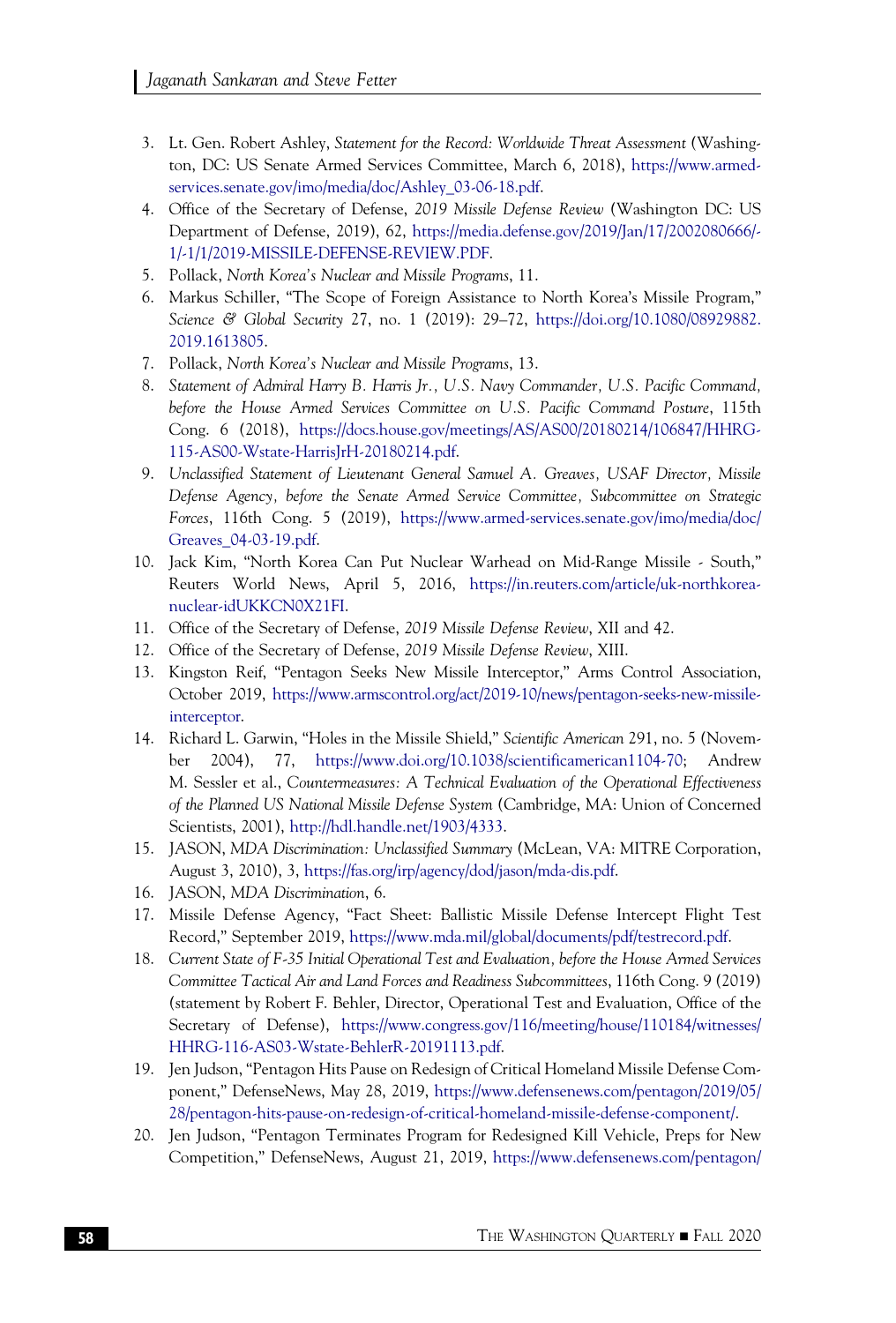<span id="page-13-0"></span>[2019/08/21/dod-tanks-redesigned-kill-vehicle-program-for-homeland-defense](https://www.defensenews.com/pentagon/2019/08/21/dod-tanks-redesigned-kill-vehicle-program-for-homeland-defense-interceptor/)[interceptor/](https://www.defensenews.com/pentagon/2019/08/21/dod-tanks-redesigned-kill-vehicle-program-for-homeland-defense-interceptor/).

- 21. Jen Judson, "MDA's FY21 Budget Paves Way for New Homeland Missile Defense Plans," DefenseNews, February 10, 2020, [https://www.defensenews.com/smr/federal-budget/2020/](https://www.defensenews.com/smr/federal-budget/2020/02/11/mdas-fy21-budget-paves-way-for-new-homeland-missile-defense-plans/) [02/11/mdas-fy21-budget-paves-way-for-new-homeland-missile-defense-plans/](https://www.defensenews.com/smr/federal-budget/2020/02/11/mdas-fy21-budget-paves-way-for-new-homeland-missile-defense-plans/).
- 22. Jen Judson, "Next-Generation Interceptor Request for Proposals Delayed but 'Imminent,'" Defense News, March 4, 2020, [https://www.defensenews.com/pentagon/2020/03/04/next](https://www.defensenews.com/pentagon/2020/03/04/next-generation-interceptor-request-for-proposals-delayed-but-imminent/)[generation-interceptor-request-for-proposals-delayed-but-imminent/](https://www.defensenews.com/pentagon/2020/03/04/next-generation-interceptor-request-for-proposals-delayed-but-imminent/).
- 23. David E. Mosher, "Understanding the Extraordinary Cost of Missile Defense," Arms Control Today, December 2000, [https://www.armscontrol.org/act/2000-12/features/](https://www.armscontrol.org/act/2000-12/features/understanding-extraordinary-cost-missile-defense) [understanding-extraordinary-cost-missile-defense](https://www.armscontrol.org/act/2000-12/features/understanding-extraordinary-cost-missile-defense); Laura Grego, George N. Lewis, and David Wright, "Shielded from Oversight: The Disastrous US Approach to Strategic Missile Defense" (Cambridge, MA: Union of Concerned Scientists, July 2016), [https://](https://www.ucsusa.org/sites/default/files/attach/2016/07/Shielded-from-Oversight-full-report.pdf) [www.ucsusa.org/sites/default/files/attach/2016/07/Shielded-from-Oversight-full-report.pdf.](https://www.ucsusa.org/sites/default/files/attach/2016/07/Shielded-from-Oversight-full-report.pdf)
- 24. Samuel S. Lacinski, "The Defense Department and Innovation: An Assessment of the Technical and Policy Challenges of Airborne Boost-Phase Intercept" Massachusetts Institute of Technology Senior Thesis (2017), 78, <http://hdl.handle.net/1721.1/111240>.
- 25. Mosher, "Understanding the Extraordinary Cost of Missile Defense."
- 26. Current State of F-35 Initial Operational Test and Evaluation, 10.
- 27. Current State of F-35 Initial Operational Test and Evaluation, 6; Unclassified Statement of Lieutenant General Samuel A. Greaves (2019), 16.
- 28. Current State of F-35 Initial Operational Test and Evaluation, 7.
- 29. Vladimir Putin, "Presidential Address to the Federal Assembly," President of Russia, March 1, 2018, <http://en.kremlin.ru/events/president/news/56957>.
- 30. Putin, "Presidential Address."
- 31. Jill Hruby, Russia's New Nuclear Weapon Delivery Systems: An Open-Source Technical Review (Washington, DC: Nuclear Threat Initiative, November 2019), [https://media.](https://media.nti.org/documents/NTI-Hruby_FINAL.PDF) [nti.org/documents/NTI-Hruby\\_FINAL.PDF](https://media.nti.org/documents/NTI-Hruby_FINAL.PDF).
- 32. Putin, "Presidential Address"; Hruby, Russia's New Nuclear Weapon Delivery Systems.
- 33. Putin, "Presidential Address."
- 34. Michael S. Chase, "Nuclear Policy Issues in the 2013 Edition of the Science of Military Strategy: Part 1 on Nuclear Policy, Strategy and Force Modernization," China Brief 15, no. 11 (May 29, 2015), 5, [https://jamestown.org/program/nuclear-policy-issues-in-the-](https://jamestown.org/program/nuclear-policy-issues-in-the-2013-edition-of-the-science-of-military-strategy-part-1-on-nuclear-policy-strategy-and-force-modernization/)[2013-edition-of-the-science-of-military-strategy-part-1-on-nuclear-policy-strategy-and](https://jamestown.org/program/nuclear-policy-issues-in-the-2013-edition-of-the-science-of-military-strategy-part-1-on-nuclear-policy-strategy-and-force-modernization/)[force-modernization/;](https://jamestown.org/program/nuclear-policy-issues-in-the-2013-edition-of-the-science-of-military-strategy-part-1-on-nuclear-policy-strategy-and-force-modernization/) Tong Zhao, "U.S.-China Strategic Stability and the Impact of Japan: A Chinese Perspective," in A Precarious Triangle: U.S.-China Strategic Stability and Japan, ed. James L. Schoff and Li Bin (Washington D.C: Carnegie Endowment for International Peace, 2017), 30, 31, 36, 37, [https://carnegieendowment.org/files/CP\\_](https://carnegieendowment.org/files/CP_321_Stability_WEB.pdf) 321 Stability WEB.pdf.
- 35. Tong Zhao, Narrowing the U.S.-China Gap on Missile Defense: How to Help Forestall a Nuclear Arms Race (Washington D.C: Carnegie Endowment for International Peace, 2020), 18, [https://carnegietsinghua.org/2020/06/29/narrowing-u.s.-china-gap-on-missile](https://carnegietsinghua.org/2020/06/29/narrowing-u.s.-china-gap-on-missile-defense-how-to-help-forestall-nuclear-arms-race-pub-82120)[defense-how-to-help-forestall-nuclear-arms-race-pub-82120;](https://carnegietsinghua.org/2020/06/29/narrowing-u.s.-china-gap-on-missile-defense-how-to-help-forestall-nuclear-arms-race-pub-82120) Lora Saalman, China & the U.S. Nuclear Posture Review (Beijing: Carnegie-Tsinghua Center for Global Policy, 2011), 24, [https://carnegieendowment.org/files/china\\_posture\\_review.pdf.](https://carnegieendowment.org/files/china_posture_review.pdf)
- 36. Richard Stone, "'National Pride Is at Stake.' Russia, China, United States Race to Build Hypersonic Weapons," Science, January 8, 2020, [https://www.sciencemag.org/news/2020/](https://www.sciencemag.org/news/2020/01/national-pride-stake-russia-china-united-states-race-build-hypersonic-weapons)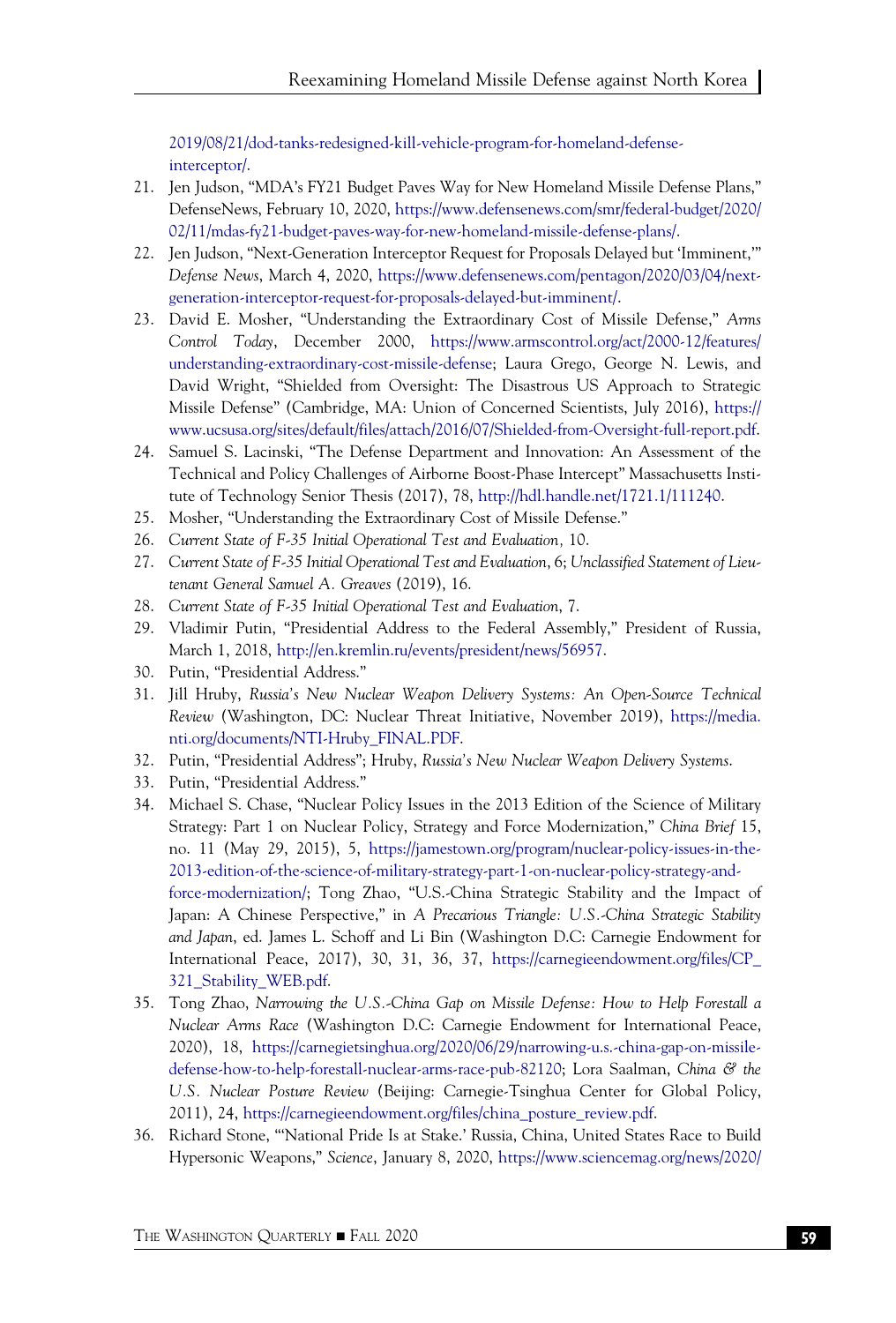<span id="page-14-0"></span>[01/national-pride-stake-russia-china-united-states-race-build-hypersonic-weapons](https://www.sciencemag.org/news/2020/01/national-pride-stake-russia-china-united-states-race-build-hypersonic-weapons); Li Bin, "China's Thinking on MIRVs," Carnegie Endowment for International Peace, October 9, 2019, [https://carnegieendowment.org/2019/10/09/china-s-thinking-on-mirvs-pub-80171.](https://carnegieendowment.org/2019/10/09/china-s-thinking-on-mirvs-pub-80171)

- 37. Liu Xuanzun, "China Tests Hypersonic Aircraft That Can 'Break Any Missile Defense System,'" Global Times, August 5, 2018, [https://www.globaltimes.cn/content/1113980.](https://www.globaltimes.cn/content/1113980.shtml) [shtml](https://www.globaltimes.cn/content/1113980.shtml).
- 38. Office of the Secretary of Defense, Nuclear Posture Review (Washington, DC: Department of Defense, 2018), 7, [https://media.defense.gov/2018/Feb/02/2001872886/-1/-1/1/2018-](https://media.defense.gov/2018/Feb/02/2001872886/-1/-1/1/2018-NUCLEAR-POSTURE-REVIEW-FINAL-REPORT.PDF) [NUCLEAR-POSTURE-REVIEW-FINAL-REPORT.PDF](https://media.defense.gov/2018/Feb/02/2001872886/-1/-1/1/2018-NUCLEAR-POSTURE-REVIEW-FINAL-REPORT.PDF).
- 39. Theodore A. Postol, "North Korean Ballistic Missiles and US Missile Defense," Forum on Physics and Society (APS Physics), April 2018, 15, 20, [https://www.aps.org/units/fps/](https://www.aps.org/units/fps/newsletters/201804/north-korea.cfm) [newsletters/201804/north-korea.cfm.](https://www.aps.org/units/fps/newsletters/201804/north-korea.cfm)
- 40. Richard L. Garwin,"Boost-Phase Intercept: A Better Alternative," Arms Control Today, September 2000, <https://www.armscontrol.org/act/2000-09/features/boost-phase-intercept-better-alternative>; Dean A. Wilkening, "Airborne Boost-Phase Ballistic Missile Defense," Science & Global Security 12, no. 1–2 (2004), 49, <https://doi.org/10.1080/08929880490464649>.
- 41. Defense Science Board, "Defense Science Board Task Force Report on Science and Technology Issues of Early Intercept Ballistic Missile Defense Feasibility" (Washington, DC: Department of Defense, September 2011), 9, [https://dsb.cto.mil/reports/2010s/](https://dsb.cto.mil/reports/2010s/ADA552472.pdf) [ADA552472.pdf](https://dsb.cto.mil/reports/2010s/ADA552472.pdf).
- 42. Current State of F-35 Initial Operational Test and Evaluation, 6.
- 43. Current State of F-35 Initial Operational Test and Evaluation, 6.
- 44. Mike Corbett and Paul Zarchan, "The United States Should Develop a Missile Defense System That Builds Confidence," Air & Space Power Journal 25, no. 3 (Fall 2011), 86–87, [https://www.airuniversity.af.edu/Portals/10/ASPJ/journals/Volume-25\\_Issue-1-4/2011\\_Vol25\\_](https://www.airuniversity.af.edu/Portals/10/ASPJ/journals/Volume-25_Issue-1-4/2011_Vol25_No3.pdf) [No3.pdf](https://www.airuniversity.af.edu/Portals/10/ASPJ/journals/Volume-25_Issue-1-4/2011_Vol25_No3.pdf).
- 45. Mike Corbett and Paul Zarchan, "The Role of Airpower in Active Missile Defense," Air & Space Power Journal 24, no. 2 (Summer 2010), 67, [https://www.airuniversity.af.edu/Portals/](https://www.airuniversity.af.edu/Portals/10/ASPJ/journals/Volume-24_Issue-1-4/2010_Vol24_No2.pdf) [10/ASPJ/journals/Volume-24\\_Issue-1-4/2010\\_Vol24\\_No2.pdf](https://www.airuniversity.af.edu/Portals/10/ASPJ/journals/Volume-24_Issue-1-4/2010_Vol24_No2.pdf); Richard L. Garwin and Theodore A. Postol, Technical Refinements in Design Features of the Airborne Patrol Against North Korean ICBMs (Cambridge, MA: MIT Science, Technology, and National Security Working Group, May 10, 2018), 5, <https://fas.org/rlg/refine.pdf>; Richard L. Garwin and Theodore A. Postol, Airborne Patrol to Destroy DPRK ICBMs in Powered Flight (Cambridge, MA: MIT Science, Technology, and National Security Working Group, November 27, 2017), 5, [https://fas.org/rlg/airborne.pdf.](https://fas.org/rlg/airborne.pdf)
- 46. Corbett and Zarchan, "The United States Should Develop," 78.
- 47. National Research Council of the National Academies, Making Sense of Ballistic Missile Defense: An Assessment of Concepts and Systems for U.S. Boost-Phase Missile Defense in Comparison to Other Alternatives (Washington, DC: National Academies Press, 2012), 238, [https://](https://www.nap.edu/catalog/13189/making-sense-of-ballistic-missile-defense-an-assessment-of-concepts) [www.nap.edu/catalog/13189/making-sense-of-ballistic-missile-defense-an-assessment-of](https://www.nap.edu/catalog/13189/making-sense-of-ballistic-missile-defense-an-assessment-of-concepts)[concepts](https://www.nap.edu/catalog/13189/making-sense-of-ballistic-missile-defense-an-assessment-of-concepts).
- 48. Garwin and Postol, Technical Refinements in Design, Appendix V, 2–4; Department of Defense, Selected Acquisition Report (SAR): MQ-9 Reaper Unmanned Aircraft System (MQ-9 Reaper) (Washington, DC: Department of Defense, December 2017), 48, [https://www.esd.whs.mil/Portals/54/Documents/FOID/Reading%20Room/Selected\\_](https://www.esd.whs.mil/Portals/54/Documents/FOID/Reading%20Room/Selected_Acquisition_Reports/FY_2017_SARS/18-F-1016_DOC_20_AF_MQ9%20Reaper_SAR_Dec_2017.pdf) [Acquisition\\_Reports/FY\\_2017\\_SARS/18-F-1016\\_DOC\\_20\\_AF\\_MQ9%20Reaper\\_](https://www.esd.whs.mil/Portals/54/Documents/FOID/Reading%20Room/Selected_Acquisition_Reports/FY_2017_SARS/18-F-1016_DOC_20_AF_MQ9%20Reaper_SAR_Dec_2017.pdf) [SAR\\_Dec\\_2017.pdf.](https://www.esd.whs.mil/Portals/54/Documents/FOID/Reading%20Room/Selected_Acquisition_Reports/FY_2017_SARS/18-F-1016_DOC_20_AF_MQ9%20Reaper_SAR_Dec_2017.pdf)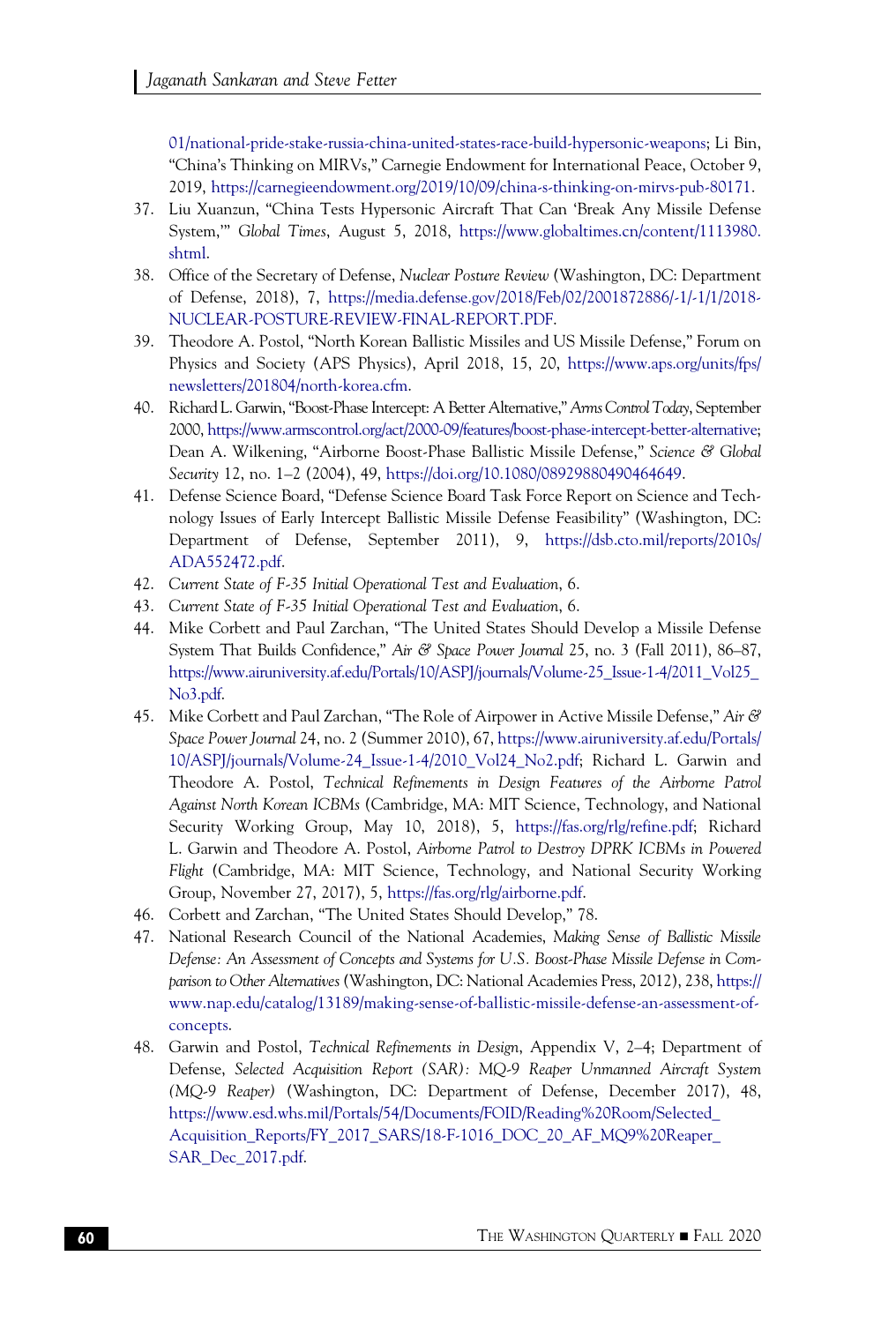- <span id="page-15-0"></span>49. National Research Council, Making Sense of Ballistic Missile Defense, 256, 261, 265.
- 50. David R. Vaughan, Jeffrey A. Isaacson, and Joel S. Kvitky, Airborne Intercept: Boost- and Ascent-Phase Options and Issues (Santa Monica, CA: RAND Corporation, 1996), [https://www.rand.org/pubs/monograph\\_reports/MR772.html](https://www.rand.org/pubs/monograph_reports/MR772.html).
- 51. Office of the Secretary of Defense, 2019 Missile Defense Review, 55.
- 52. Office of the Secretary of Defense, 2019 Missile Defense Review, 55.
- 53. Corbett and Zarchan, "The United States Should Develop," 78; Sydney J. Freedberg Jr., "F-35 Ready for Missile Defense by 2025: MDA Chief," Breaking Defense, April 11, 2018, [https://breakingdefense.com/2018/04/f-35-ready-for-missile-defense-by-2025-mda](https://breakingdefense.com/2018/04/f-35-ready-for-missile-defense-by-2025-mda-chief/)[chief/](https://breakingdefense.com/2018/04/f-35-ready-for-missile-defense-by-2025-mda-chief/).
- 54. Freedberg Jr., "F-35 Ready for Missile Defense."
- 55. Beth Stevenson, "USAF Reapers Demonstrate Missile Tracking Capability," Flightglobal. com, August 16, 2016, [https://flightglobal.com/civil-uavs/usaf-reapers-demonstrate-missil](https://flightglobal.com/civil-uavs/usaf-reapers-demonstrate-missil-tracking-capability/121498.article)[tracking-capability/121498.article.](https://flightglobal.com/civil-uavs/usaf-reapers-demonstrate-missil-tracking-capability/121498.article)
- 56. Unclassified Statement of Lieutenant General Samuel A. Greaves, USAF Director, Missile Defense Agency before the Senate Appropriations Committee Subcommittee on Defense, 115th Cong. 36 (2018), [https://www.appropriations.senate.gov/imo/media/doc/041118%](https://www.appropriations.senate.gov/imo/media/doc/041118%20-%20FY19%20MDA%20Greaves%20Testimony1.pdf) [20-%20FY19%20MDA%20Greaves%20Testimony1.pdf](https://www.appropriations.senate.gov/imo/media/doc/041118%20-%20FY19%20MDA%20Greaves%20Testimony1.pdf).
- 57. Stevenson, "USAF Reapers Demonstrate Missile Tracking Capability."
- 58. Defense Science Board, "Defense Science Board Task Force Report," 9.
- 59. Defense Science Board, "Defense Science Board Task Force Report," 9, 10.
- 60. Garwin and Postol, Airborne Patrol to Destroy; Garwin and Postol, Technical Refinements in Design.
- 61. "Raytheon, Aerojet Test New Propulsion System for Air-Launched Missile Defense System," Raytheon, May 14, 2007, [http://investor.raytheon.com/news-releases/news](http://investor.raytheon.com/news-releases/news-release-details/raytheon-aerojet-test-new-propulsion-system-air-launched-missile)[release-details/raytheon-aerojet-test-new-propulsion-system-air-launched-missile;](http://investor.raytheon.com/news-releases/news-release-details/raytheon-aerojet-test-new-propulsion-system-air-launched-missile) "Raytheon Successfully Tests New Air-Launched Missile Defense System," Raytheon, December 4, 2007, [http://raytheon.mediaroom.com/index.php?s=43&item=881](http://raytheon.mediaroom.com/index.php?s=43%26item=881).
- 62. Corbett and Zarchan, "The Role of Airpower," 65.
- 63. Marina Malenic, "Companies Await MDA Verdict on Air-Launched Hit-to-Kill Programs," Defense Daily, August 20, 2009, [https://www.defensedaily.com/companies-await](https://www.defensedaily.com/companies-await-mda-verdict-on-air-launched-hit-to-kill-programs/uncategorized/)[mda-verdict-on-air-launched-hit-to-kill-programs/uncategorized/.](https://www.defensedaily.com/companies-await-mda-verdict-on-air-launched-hit-to-kill-programs/uncategorized/)
- 64. Corbett and Zarchan, "The Role of Airpower," 65.
- 65. National Research Council, Making Sense of Ballistic Missile Defense; David K. Barton, et al, "Report of the American Physical Society Study Group on Boost-Phase Intercept Systems for National Missile Defense: Scientific and Technical Issues," Review of Modern Physics 76, no. 3 (October 2004): S1–424, [http://hdl.handle.net/1721.1/71781.](http://hdl.handle.net/1721.1/71781)
- 66. Review of the FY2019 Missile Defense Agency Budget Request: Hearing before the Senate Committee on Appropriations Subcommittee on Defense, 115th Cong. (2018), [https://www.](https://www.appropriations.senate.gov/hearings/review-of-the-fy2019-missile-defense-agency-budget-request) [appropriations.senate.gov/hearings/review-of-the-fy2019-missile-defense-agency-budget](https://www.appropriations.senate.gov/hearings/review-of-the-fy2019-missile-defense-agency-budget-request)[request;](https://www.appropriations.senate.gov/hearings/review-of-the-fy2019-missile-defense-agency-budget-request) Freedberg Jr., "F-35 Ready for Missile Defense."
- 67. Valerie Insinna, "Pentagon Considers an ICBM-Killing Weapon for the F-35, but Is It Affordable?," DefenseNews, January 17, 2019, [https://www.defensenews.com/air/2019/](https://www.defensenews.com/air/2019/01/17/pentagon-considering-an-icbm-killing-weapon-for-the-f-35-but-can-it-afford-it/) [01/17/pentagon-considering-an-icbm-killing-weapon-for-the-f-35-but-can-it-afford-it/.](https://www.defensenews.com/air/2019/01/17/pentagon-considering-an-icbm-killing-weapon-for-the-f-35-but-can-it-afford-it/)
- 68. Jason Sherman, "Air Force, MDA Eye Kinetic Boost-Phase Interceptor in New \$661M Project," Inside Defense, May 16, 2019, [https://insidedefense.com/daily-news/air-force](https://insidedefense.com/daily-news/air-force-mda-eye-kinetic-boost-phase-interceptor-new-661m-project)[mda-eye-kinetic-boost-phase-interceptor-new-661m-project](https://insidedefense.com/daily-news/air-force-mda-eye-kinetic-boost-phase-interceptor-new-661m-project).